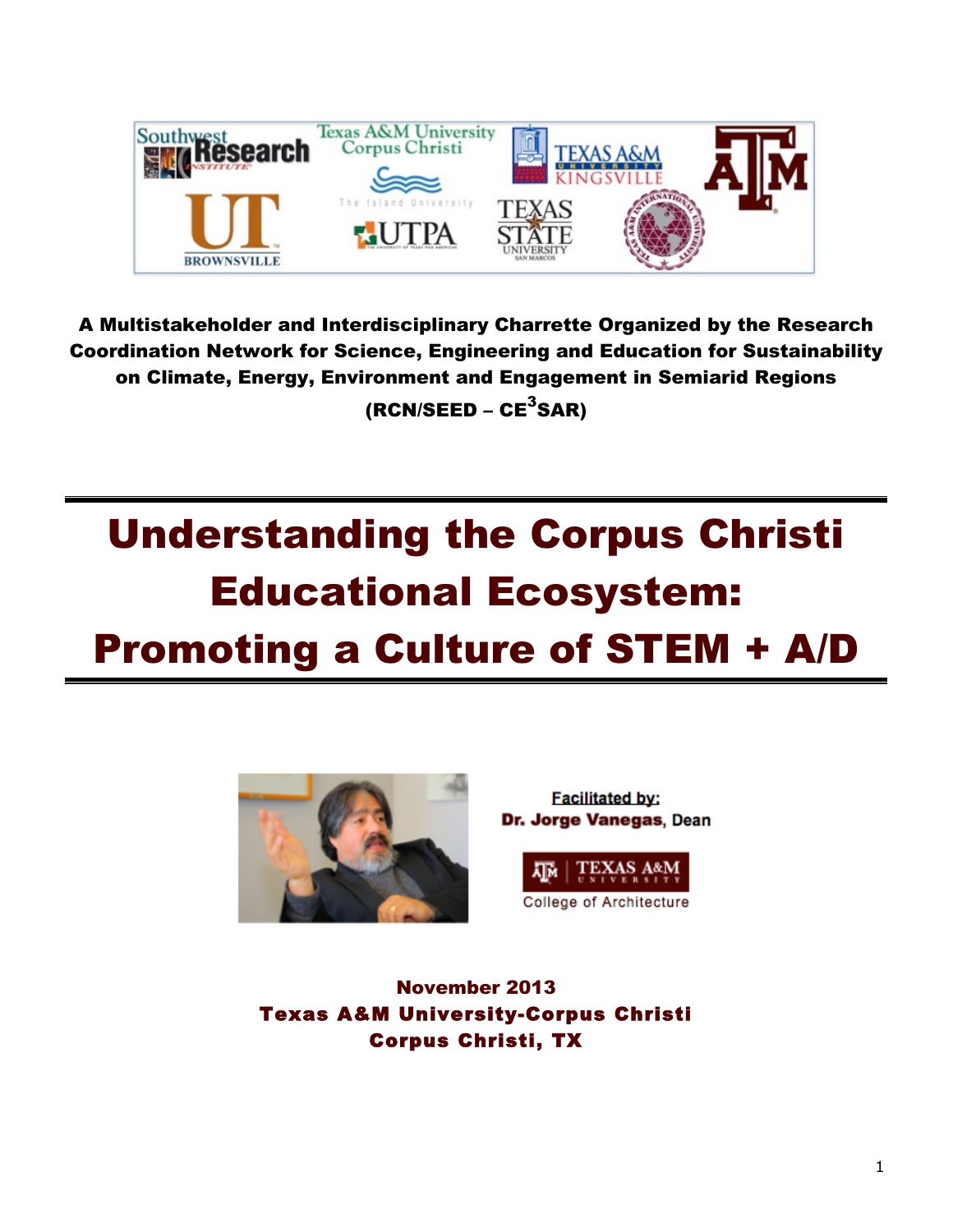This page left blank on purpose.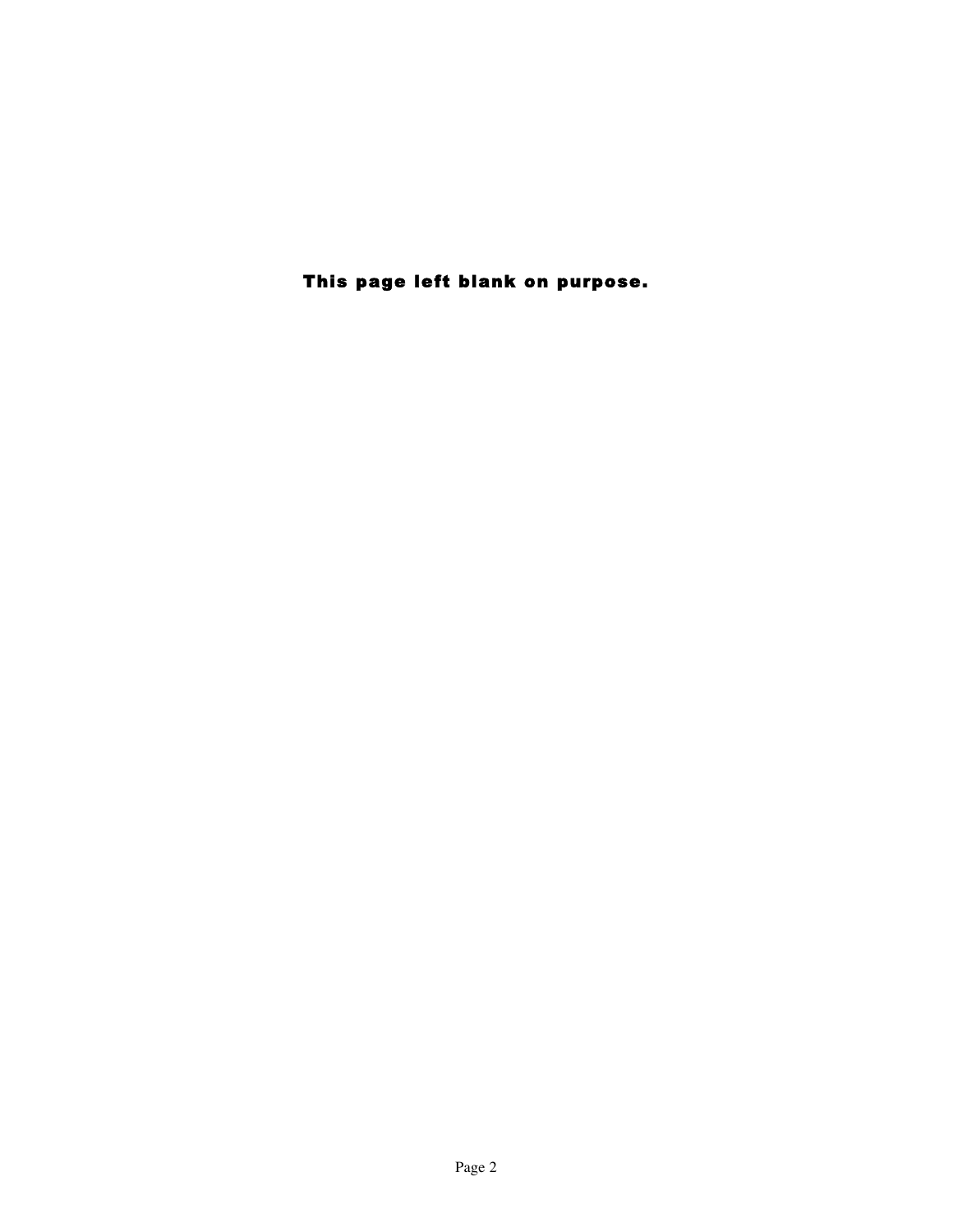### **Overview**

In partnership with NSF-funded **Research Coordination Network for Science, Engineering and Education for Sustainability on Climate, Energy, Environment and Engagement in Semiarid Regions (RCN CE<sup>3</sup>SAR)**, Texas A&M University - Corpus Christi invites you to a charrette entitled:

### *Understanding the Corpus Christi Educational Ecosystem: Promoting a Culture of STEM + A/D*

**RCN CE<sup>3</sup> SAR** brings together the combined power of regional research organizations in South Texas with specific expertise related to sustainability in semiarid climates contiguous to the Gulf of Mexico.

Today's global societal challenges are of such a magnitude of complexity that multiple areas of expertise are needed to conceive, plan, design, and implement effective solutions at multiple spatial and temporal scales. This is particularly evident in the pursuit of sustainable economic growth, which requires that citizens be educated and informed, and display active and high levels of social, cultural, and political engagement, in the development, promotion, and application of policies, which encompass the social, economic, and environmental dimensions of sustainability. In particular, grasping the complexities of sustainability in order to effectively address and solve societal challenges such as climate change, energy, water, and other environmental, social, and economic issues, requires mindsets, skills, abilities, and competencies solidly anchored in **Science, Technology, Engineering and Mathematics** (**STEM**) innovations.

However, **STEM** innovations have not been, and will never be, enough to provide comprehensive solutions to societal challenges, particularly within the global context of volatility, uncertainty, complexity, and ambiguity that surrounds sustainability. In this context, several issues converge: (1) the nature, dynamics, and speed of change; (2) a low level of awareness and understanding, lack of predictability, and prospects for surprise of some issues and events; (3) a plethora of forces, confounding issues, chaos, and confusion that surround organizations, both public and private; and (4) cause-and-effect confusion caused by haziness of reality, potential for misreads, and mixed meanings and understanding of conditions. As a result, more than ever, there is a need to transcend **STEM**, and add imagination, creativity, and design to the set of mindsets, skills, abilities, and competencies required to effectively address and solve societal challenges. For some constituents, **Art and Design** (**A/D**) is poised to transform societies, economies, and the environment in the 21st century, just as science, technology, engineering and mathematics did in the last century.

The goal of this charrette is to initiate the planning process for creating **STEM + A/D** culture in Corpus Christi that leads to a measurable increase in the number of its graduates in these disciplines over the next decade. Lessons learned from the Corpus Christi region will be generalized for use in other areas.

The charrette will be grounded on the thesis that an "*educational ecosystem*," defined as *a hierarchical community of institutions, organizations, agencies, societies, businesses and people that interactively learn and educate in the same area or environment,* exists in Corpus Christi and its outlying regions.

It will be organized around a primary question:

### Ø *What are the key elements of Corpus Christi educational ecosystem?*

And the following complementary questions:

- Ø **How are the key elements of Corpus Christi educational ecosystem networked?**
- Ø **How do resources flow through the present network?**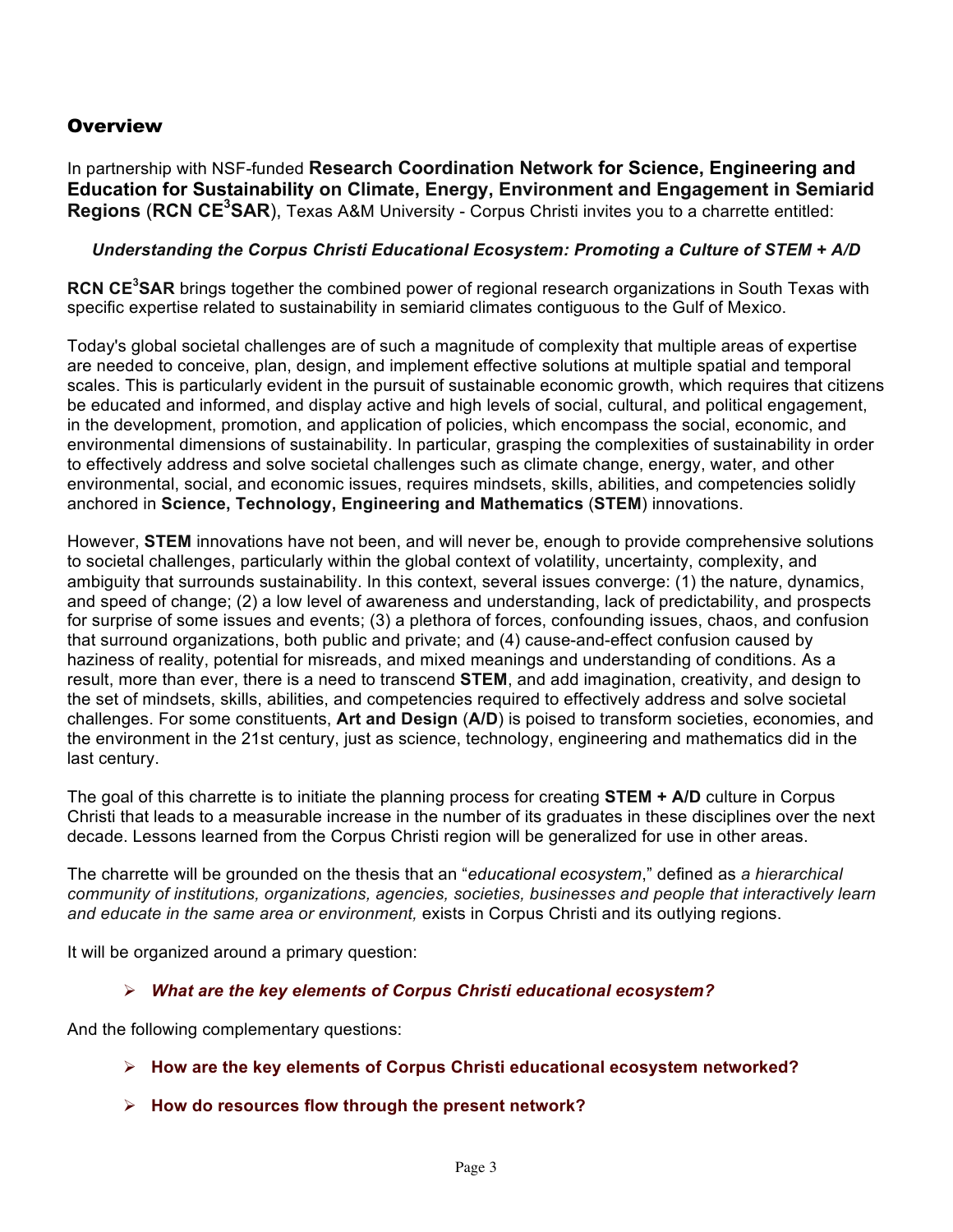Ø **Does the present network and resource flow minimize or optimize STEM + A/D education?**

### Ø **How can the Corpus Christi educational ecosystem promote a regional STEM + A/D culture?**

A charrette has several characteristics that are important to the success of this regional planning process. First, it will be a collaborative and inclusive process. In our case, the collaboration will embrace outside experts and community stakeholders who are interested in and will benefit from **STEM + A/D** development in the region. Second, it will take a rigorous interdisciplinary approach to examining the Corpus Christi educational ecosystem. Third, it will take into consideration the unique values and vision of the region.

A charrette has several characteristics that are important to the success of this regional planning process. First, it will be a collaborative and inclusive process. In our case, the collaboration will embrace outside experts and community stakeholders who are interested in and will benefit from STEM development in the region. Second, it will take a rigorous interdisciplinary approach to examining the Corpus Christi educational ecosystem. Third, it will take into consideration the unique values and vision of the region.

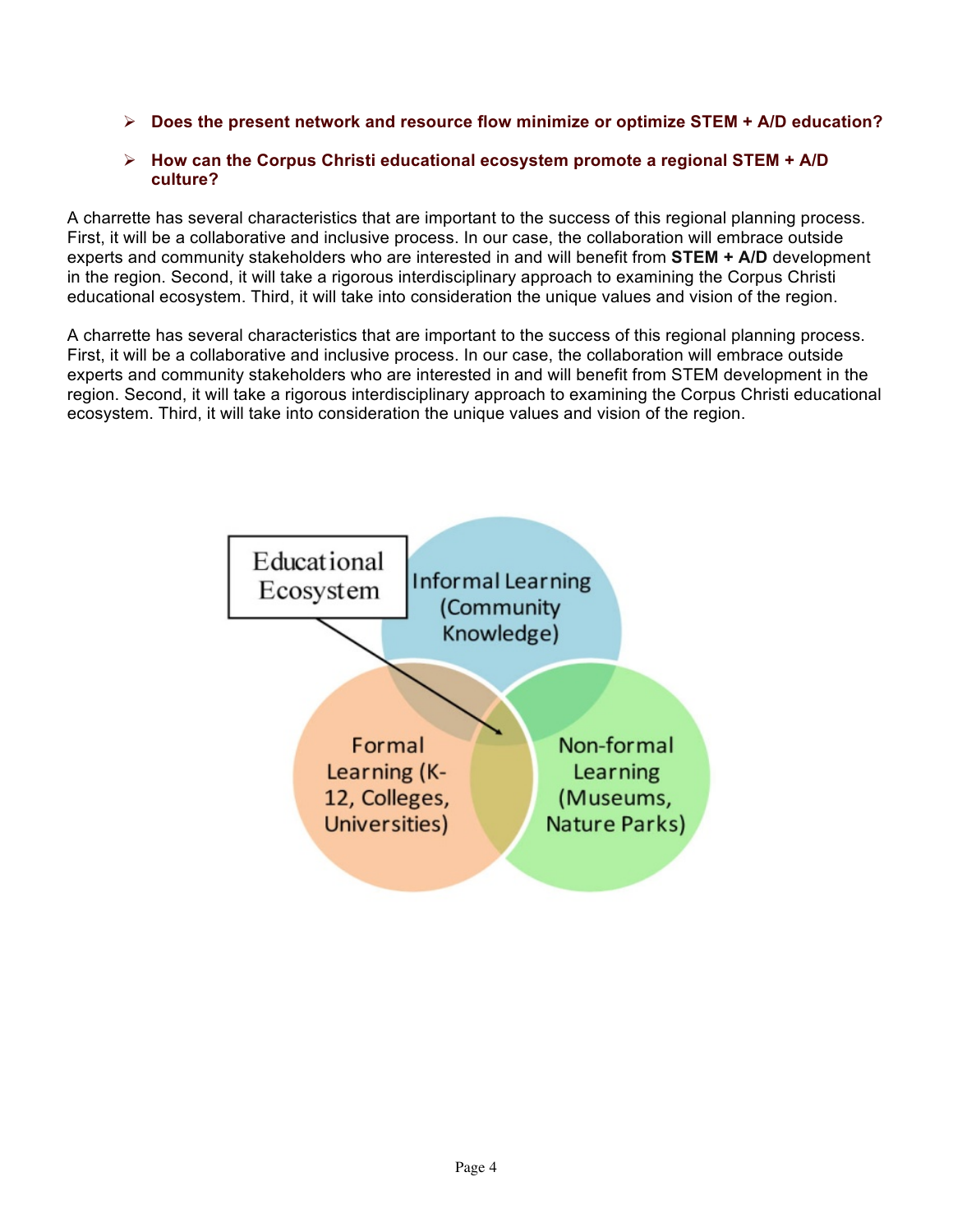### Charrette Agenda

### Charrette Activities – (Morning Sessions)

### Session 1**: "Establishing the Point of Departure for the Charrette"**

*8:00 a.m. - 8:40 a.m. (~40 minutes)*

- Introduction to Charrette objectives and logistics [~5 minutes]
- Facilitated plenary discussion on, and formal documentation of, *roles*, *drivers*, and *expectations* of the Charrette participants; ~35 minutes
	- Ø *[Input Sheet No. 1]*

Session 2**:** *"What is an Educational Ecosystem and Does One Exist in Corpus Christi?" 8:40 p.m. - 9:00 a.m. (~20 minutes)*

- Formal presentation by Dr. Luis Cifuentes
	- Ø Participants complete *[Input Sheet No. 2]* during the presentation

### Session 3**:** *"SWORT Analysis"*

*9:00 a.m. – 10:00 a.m. (~60 minutes)*

- Facilitated plenary discussion on, and formal documentation of, general *strengths*, *weaknesses*, *opportunities*, *risks*, and *threats* of **STEM + A/D education in Corpus Christi**
	- Ø *[Input Sheet No. 3]*

*Coffee Break & Networking; 10:00 a.m. – 10:30 a.m. (30 minutes)*

Session 4**:** *"Key Elements of Corpus Christi Educational Ecosystem"*

10:30 a.m. – 11:00 a.m. (~30 minutes)

- Formal discussion on, and documentation of, the *key elements* of a potential **Corpus Christi Educational Ecosystem**
	- Ø *[Input Sheet No. 4]*

#### Session 5A**:** *"Network, Resources and the Culture of STEM +A/D"*

11:00 a.m. - 12:00 a.m. (60 minutes) [In Breakout groups (five)]

- Formal discussion on, and documentation of, the principal *questions*, *problems*, *needs*, *opportunities*, *aspirations*, and *priorities* in **Promoting a Culture of STEM +A/D**
	- Ø *[Input Sheet No. 5]*

*Lunch Break & Networking; 12:00 noon – 1:00 p.m. (60 minutes)*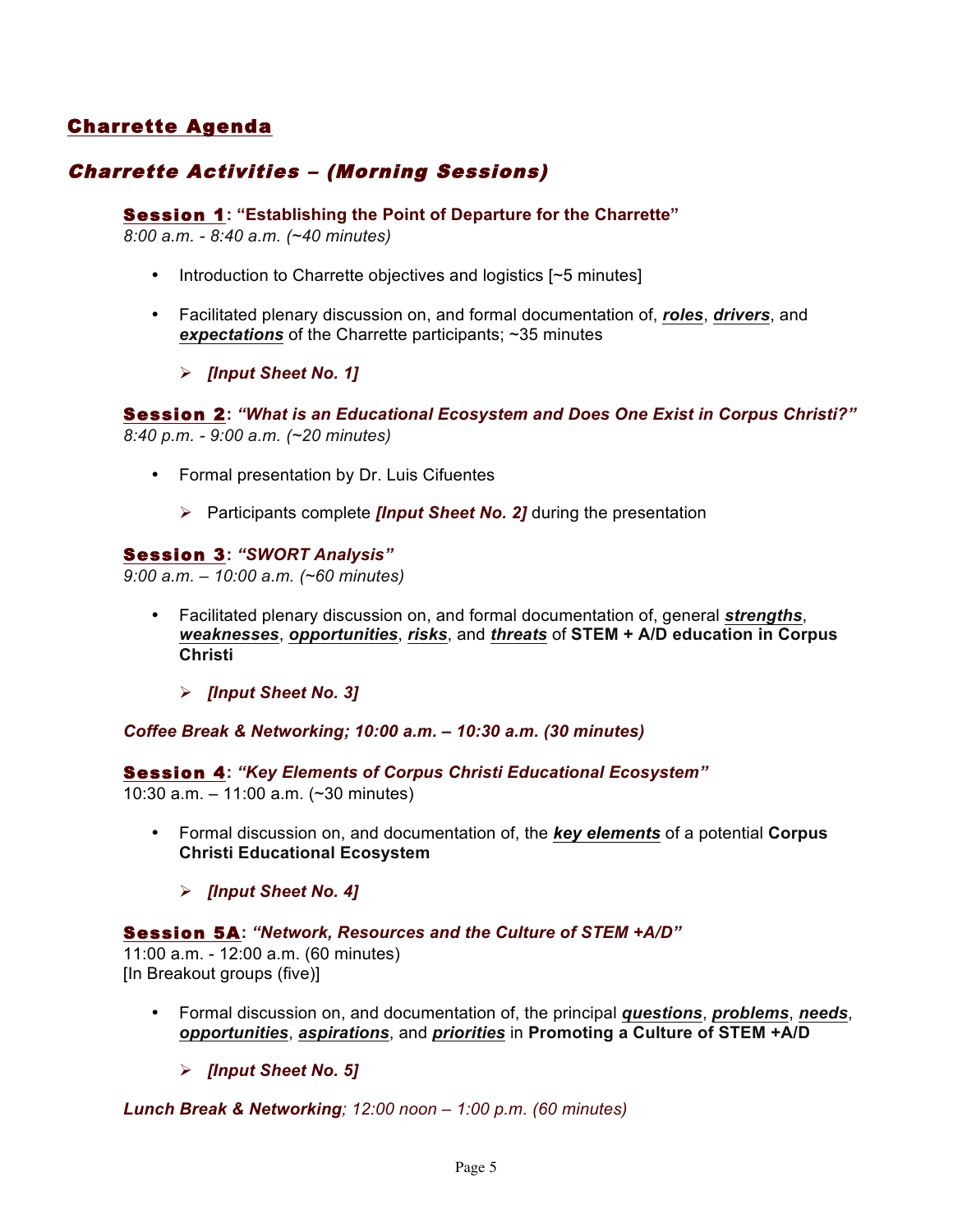### Charrette Activities – (Afternoon Sessions)

### Session 5B**:** *"Network, Resources and the Culture of STEM +A/D"*

*1:00 p.m. – 1:30 noon (30 minutes)*

• Formal plenary presentation, by the rapporteurs of each of the breakout groups, of the results and highlights from the discussions held in Session 5A

### Session 6A**:** *"An Initial Plan of Action"*

*1:30 p.m. – 3:00 p.m. (~90 minutes)* [Breakout groups (five)]

- Formal discussion on, and documentation of, the principal elements of a *plan of action* for **Promoting a Culture of STEM +A/D**
	- Ø *[Input Sheet No. 6]*

*Coffee Break & Networking; 3:00 p.m. – 3:30 p.m. (30 minutes) [& Rapporteur preparation time]*

### Session 6B**:** *"An Initial Plan of Action"*

*3:30 p.m. - 4:30 p.m. (~60 minutes)*

• Formal plenary presentation, by the rapporteurs of each of the breakout groups, of the results and highlights from the discussions held in Session 6A

### Session 6C**:** *"An Initial Plan of Action"*

*4:30 p.m. – 5:00 p.m. (~30 minutes)*

• Facilitated plenary discussion on, and formal documentation of, a preliminary consensus among Charrette participants on the content of the presentations done in Session 6B

### Session 7**:** *"Challenges, Reflections and Assessment"*

*5:00 p.m. – 6:00 p.m. (~60 minutes)*

- Facilitated plenary discussion on, and formal documentation of, *challenges*, *reflections on, and assessment of* the charrette
	- Ø *[Input Sheet No. 7]*

### Reception

*6:00 p.m. – 7:30 p.m. [Networking and Socializing Activity]*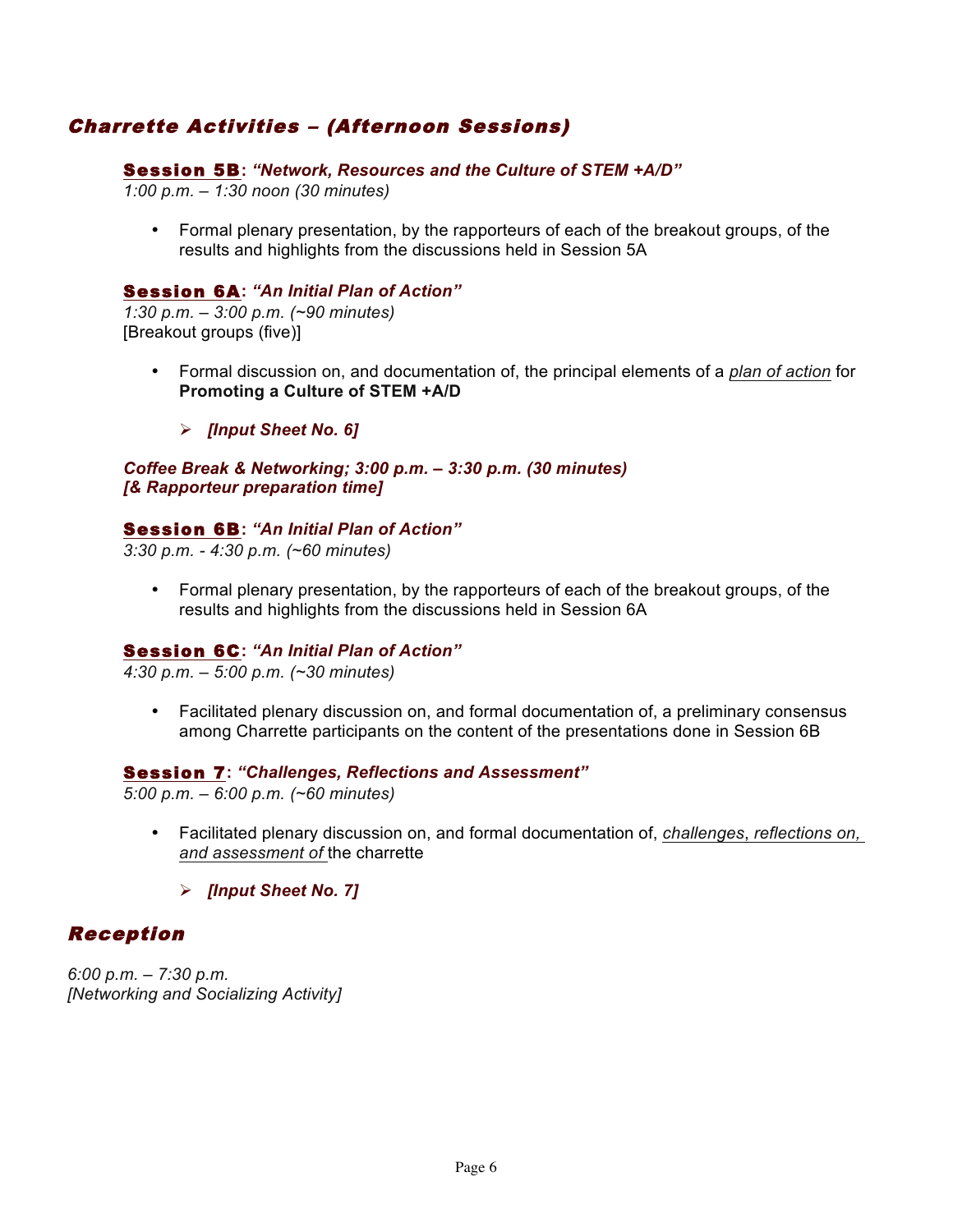### **INPUT SHEET NO. 1: Documenting the Baseline of Stakeholders**

### "HATS"

Please list all the different "hats" that you are wearing within this charrette In other words, what roles do you play, what *perspectives* do you have, and/or what *points of view* do you represent.

### **DRIVERS**

Please list all the different drivers that pushed or pulled you to attend this charrette In other words, why are you here today?

### **EXPECTATIONS**

Please list all the different expectations you have for this working session. In other words, what specific outcomes or results do you want to see from this charrette that will make you satisfied or happy?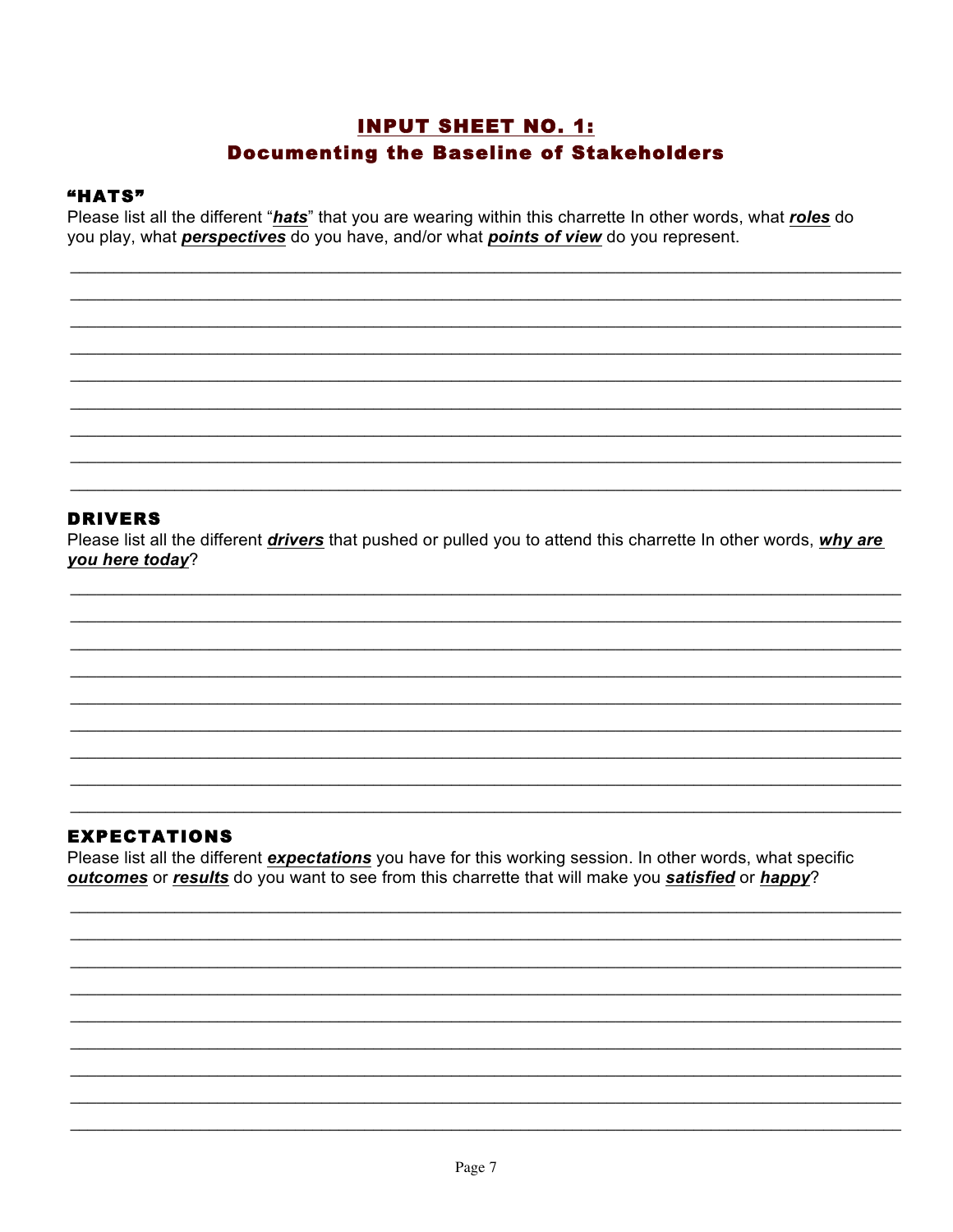This page left blank on purpose.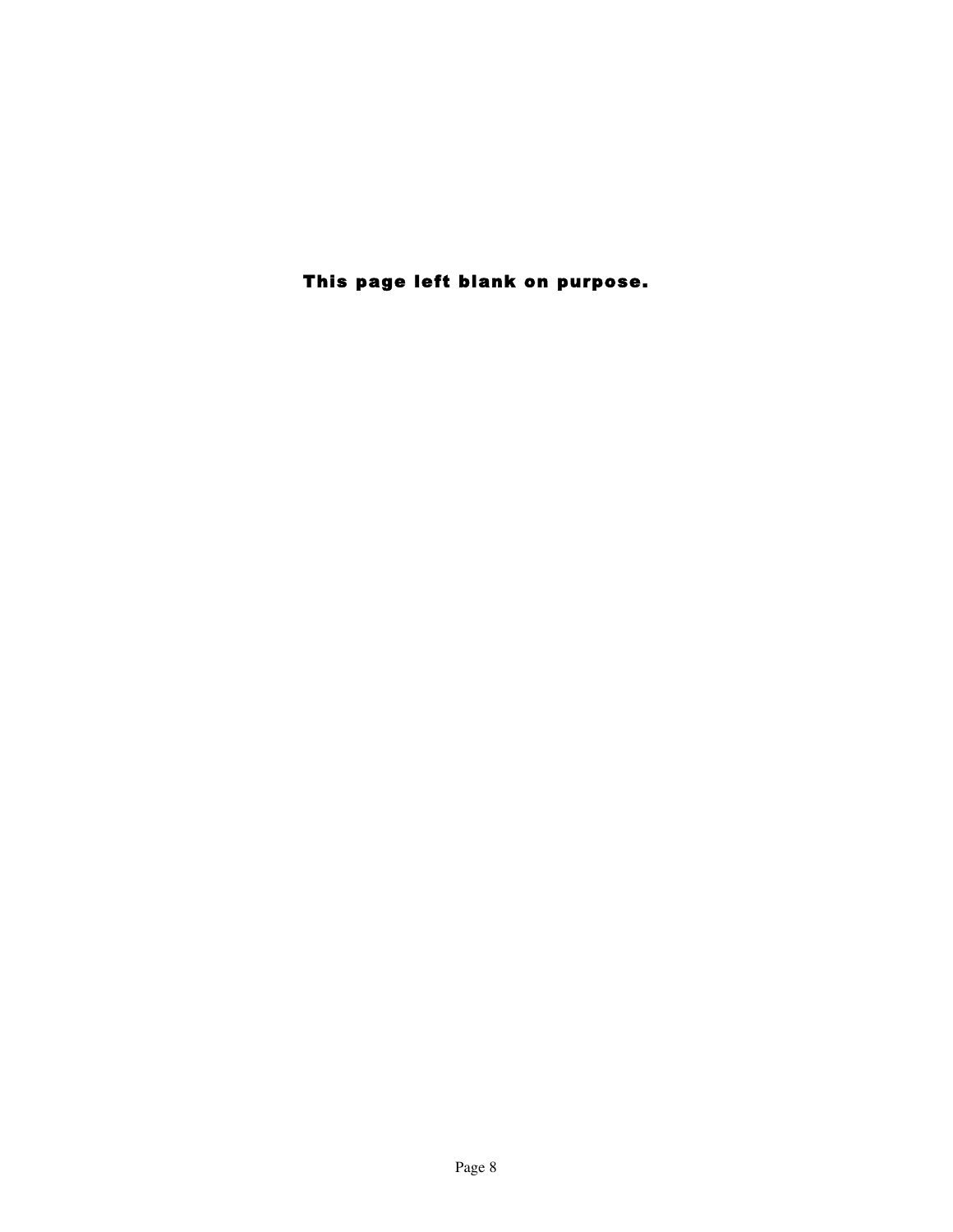## **INPUT SHEET NO. 2: Documenting Initial Reactions**

(to the formal presentation by Dr. Luis Cifuentes on: "What is an Educational Ecosystem and Does One Exist in Corpus Christi?")

### Reactions from the "GUT"

Based on your personal and/or professional experience, what is your initial *instinctual reaction* from your individual personal point of view? From your professional point of view? From the point of view of the organization you represent?

### Reactions from the "HEART"

Based on your personal and/or professional experience, what is your initial *emotional reaction* from your individual personal point of view? From your professional point of view? From the point of view of the organization you represent?

### Reactions from the "MIND"

Based on your personal and/or professional experience, what is your initial *intellectual reaction* from your individual personal point of view? From your professional point of view? From the point of view of the organization you represent?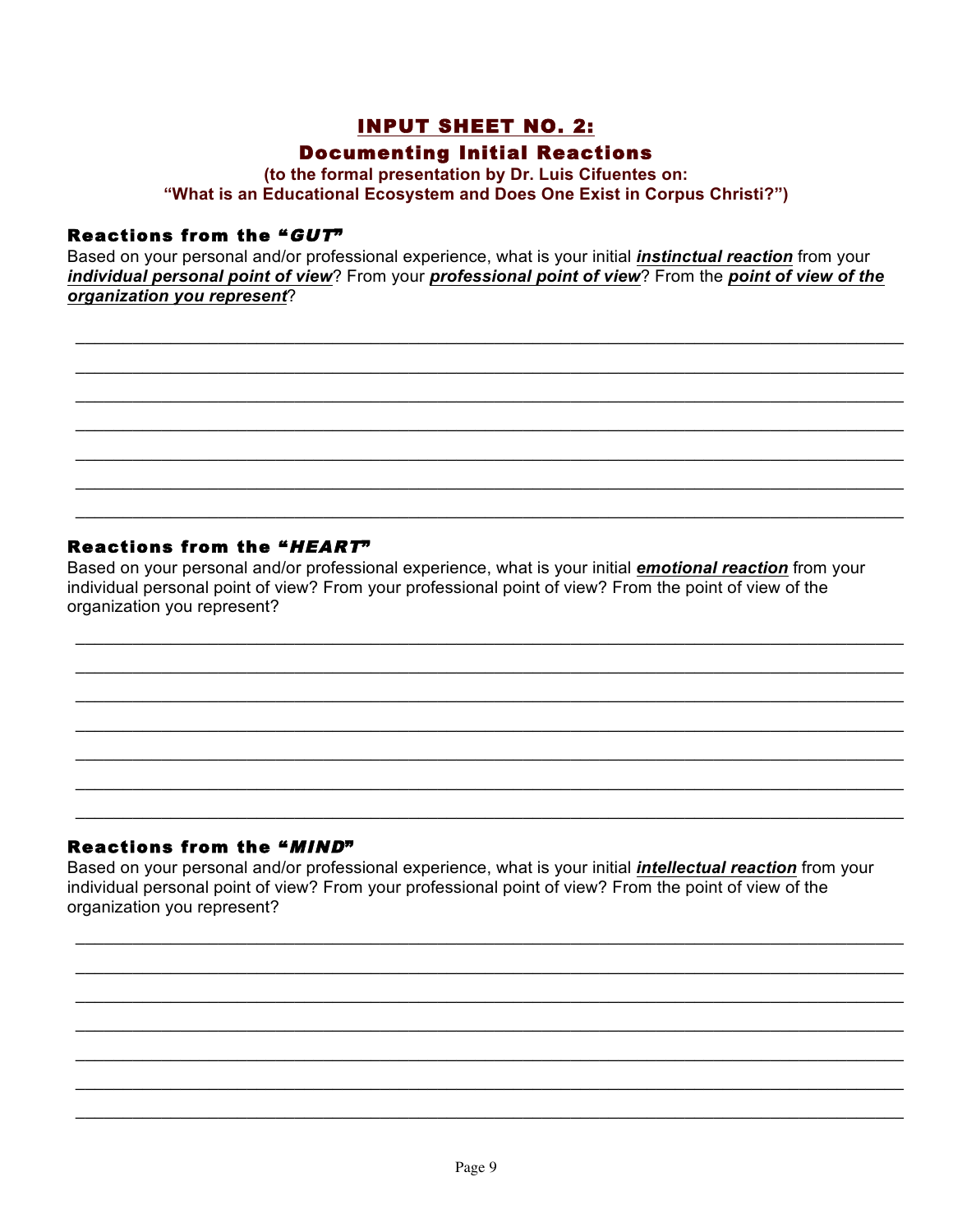### I LIKE, LIKE...

Please take a moment to tell us what did you like most about the presentation from your individual personal point of view? What do you like about it from your professional point of view? What do you like about it from the point of view of the organization you represent?

### I WISH... ("Genie Wishes")

If you had "Aladdin's Lamp," please state three wishes (aspirations) you would make for the presentation from your individual personal point of view? What do you like about it from your professional point of view? What do you like about it from the point of view of the organization you represent?

### I WOULD CHANGE... ("Magic Wand")

If you had "Harry Potter's Magic Wand," please state three changes that you would make to the presentation from your individual personal point of view? What do you like about it from your professional point of view? What do you like about it from the point of view of the organization you represent?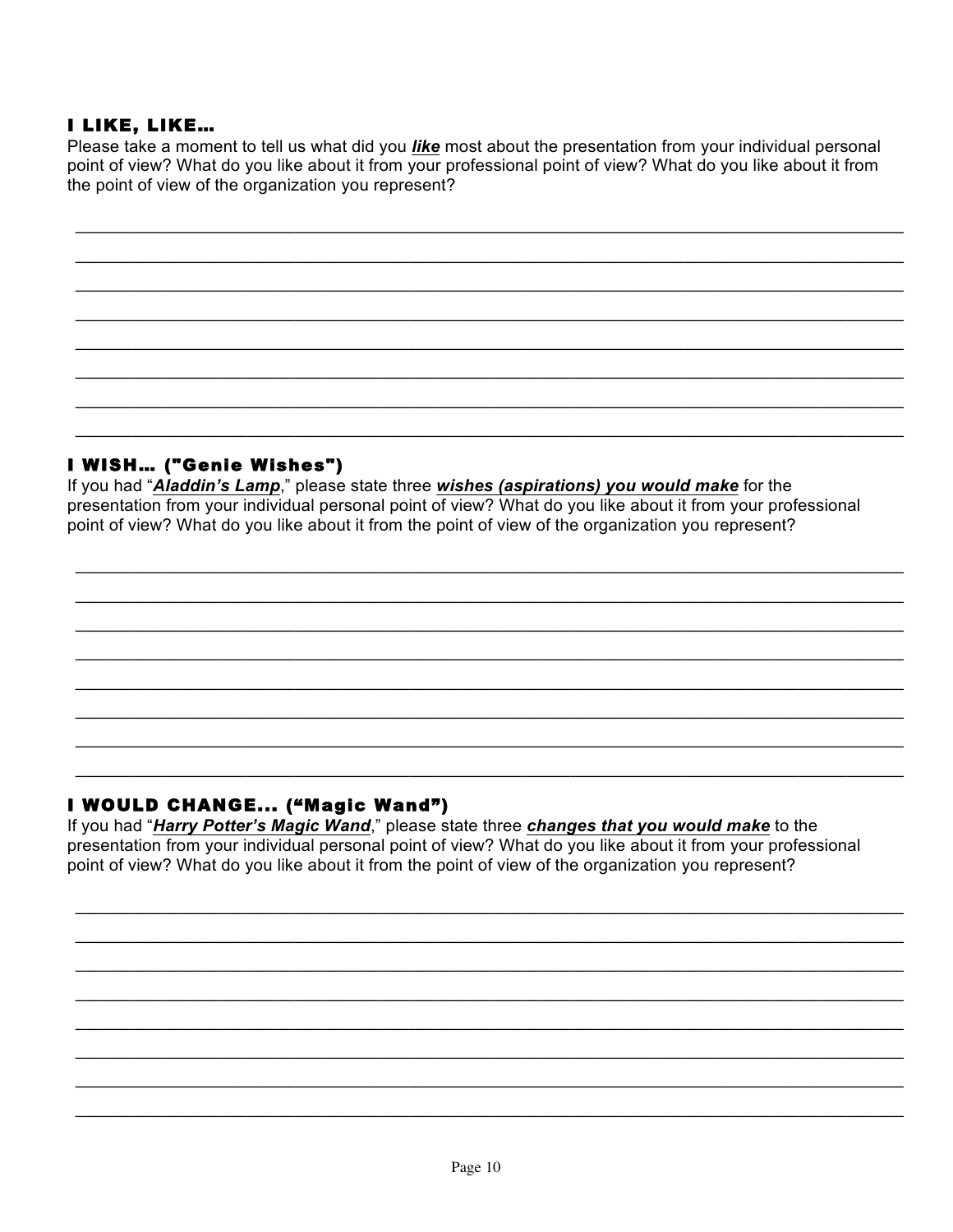### **INPUT SHEET NO. 3:** Documenting Strengths, Weaknesses, Opportunities, Risks, and **Threats (SWORT Analysis)**

### **STRENGTHS...**

What are the *strengths* that may result from the potential application of the concept of an *Educational* **Ecosystem in Corpus Christi?** 

### **WEAKNESSES...**

What are the weaknesses that may result from the potential application of the concept of an Educational **Ecosystem in Corpus Christi?**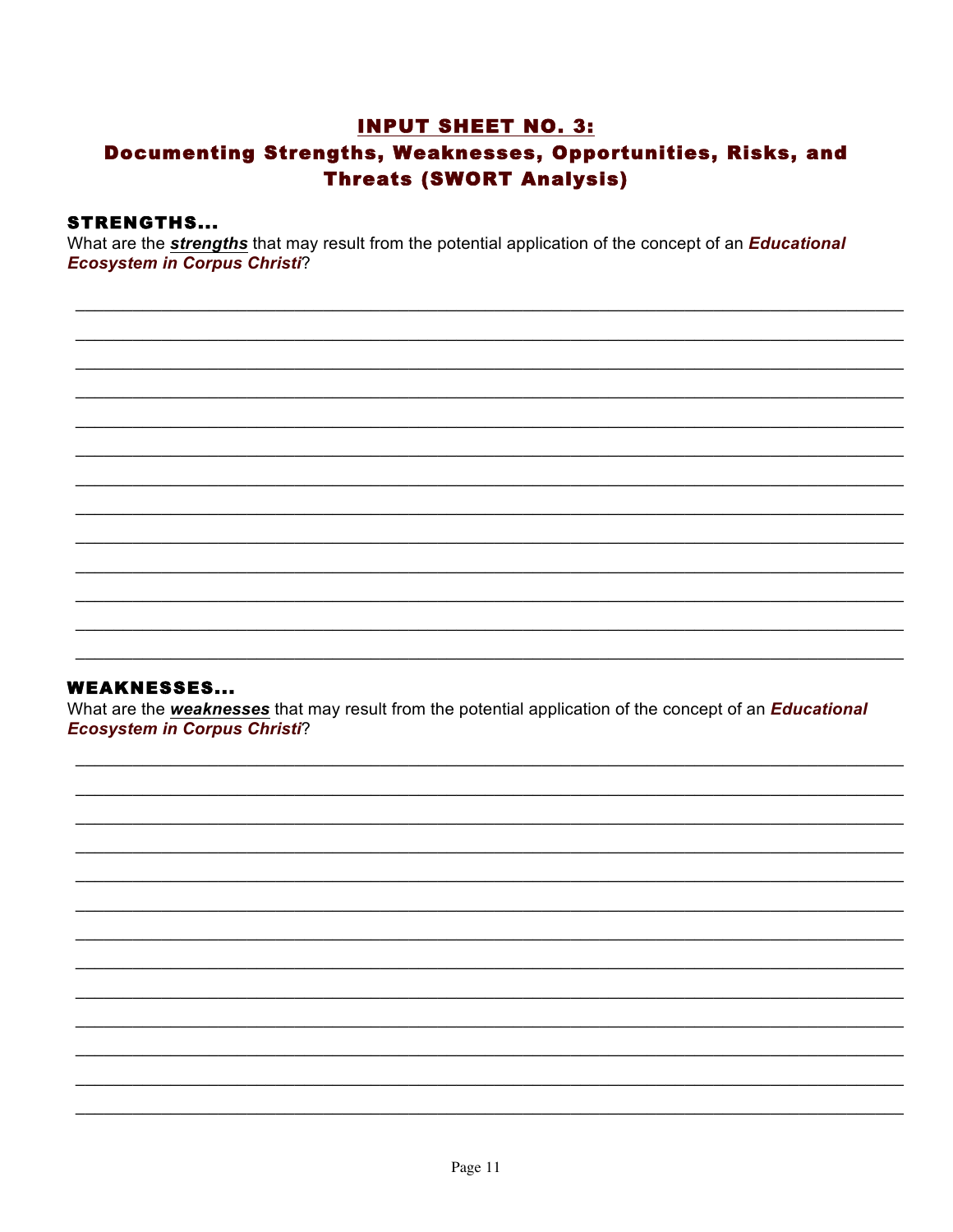### **OPPORTUNITIES...**

What are the *opportunities* that may result from the potential application of the concept of an *Educational* **Ecosystem in Corpus Christi?** 

### **RISKS...**

What are the risks associated with the strengths, weaknesses, and opportunities that may result from the potential application of the concept of an Educational Ecosystem in Corpus Christi?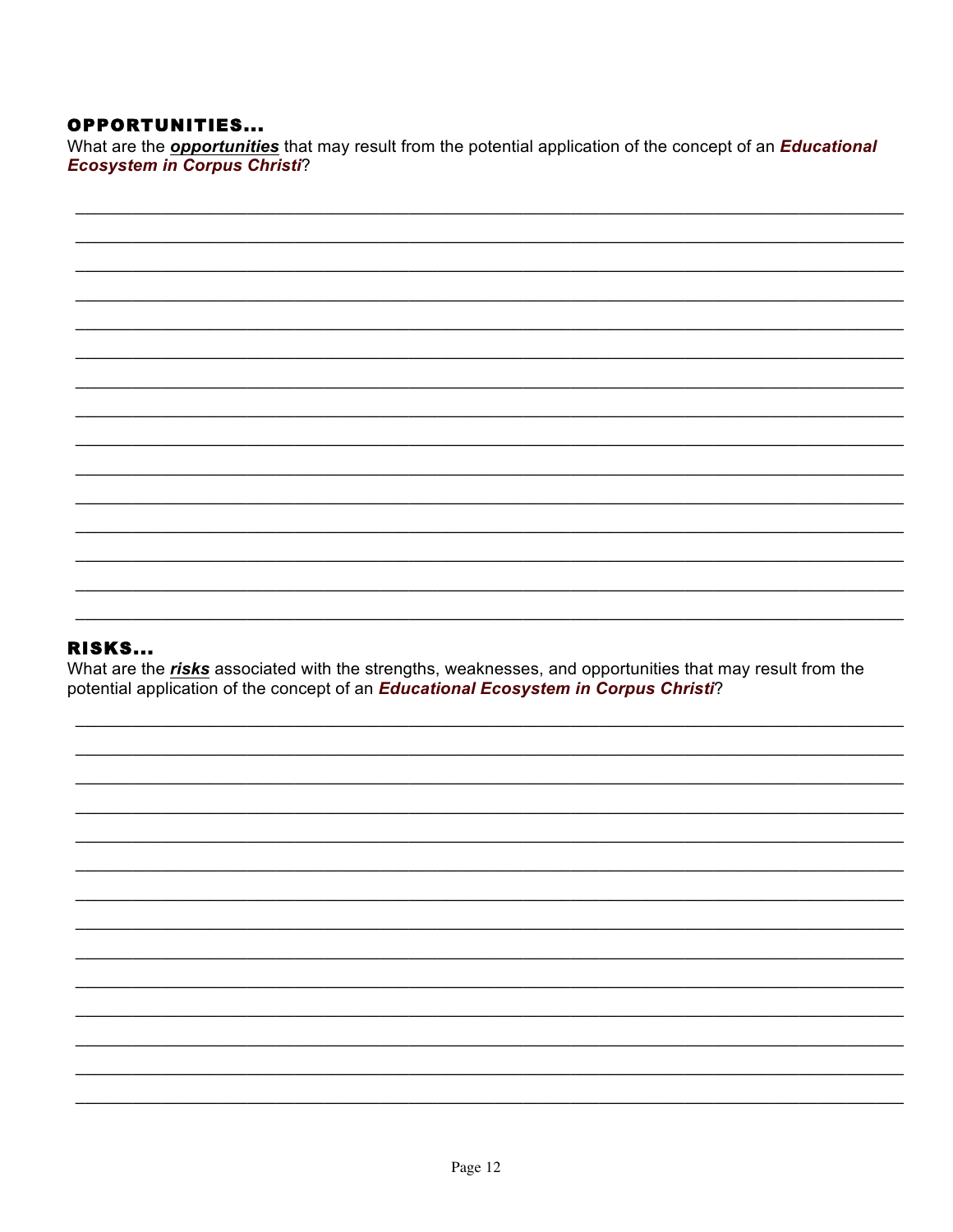### **THREATS...**

What are the *threats* stemming from the risks that may prevent or affect in some way the potential<br>application of the concept of an *Educational Ecosystem in Corpus Christi*?

| Other |  |
|-------|--|
|       |  |
|       |  |
|       |  |
|       |  |
|       |  |
|       |  |
|       |  |
|       |  |
|       |  |
|       |  |
|       |  |
|       |  |
|       |  |
|       |  |
|       |  |
|       |  |
|       |  |
|       |  |
|       |  |
|       |  |
|       |  |
|       |  |
|       |  |
|       |  |
|       |  |
|       |  |
|       |  |
|       |  |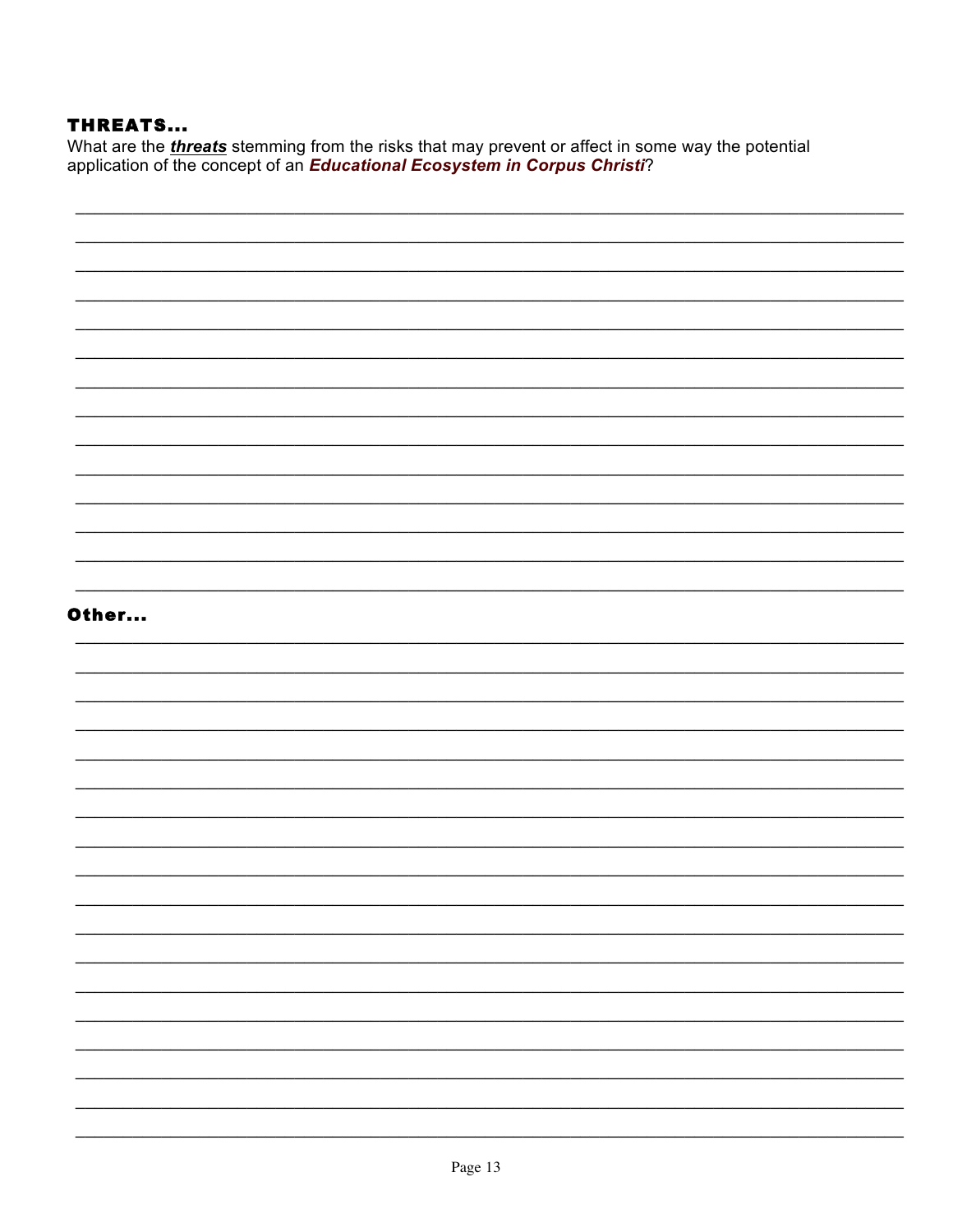This page left blank on purpose.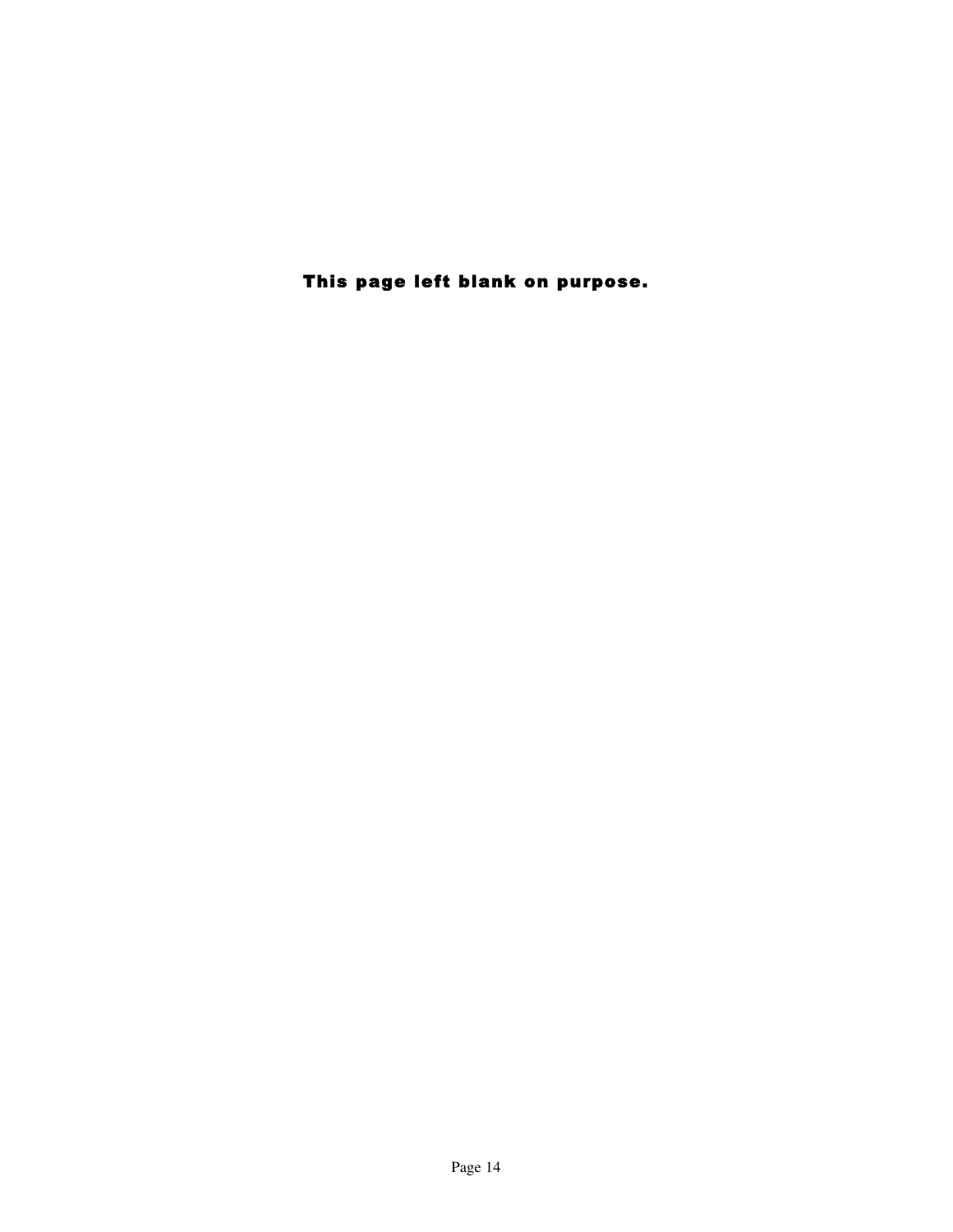### **INPUT SHEET NO. 4: Documenting Key Elements of a Potential Educational Ecosystem for Corpus Christi**

### **GENERATING Ideas...**

Please apply the **Divergent Thinking Guidelines**, to generate and list as many ideas as possible on the Key Elements of a Potential Educational Ecosystem for Corpus Christi.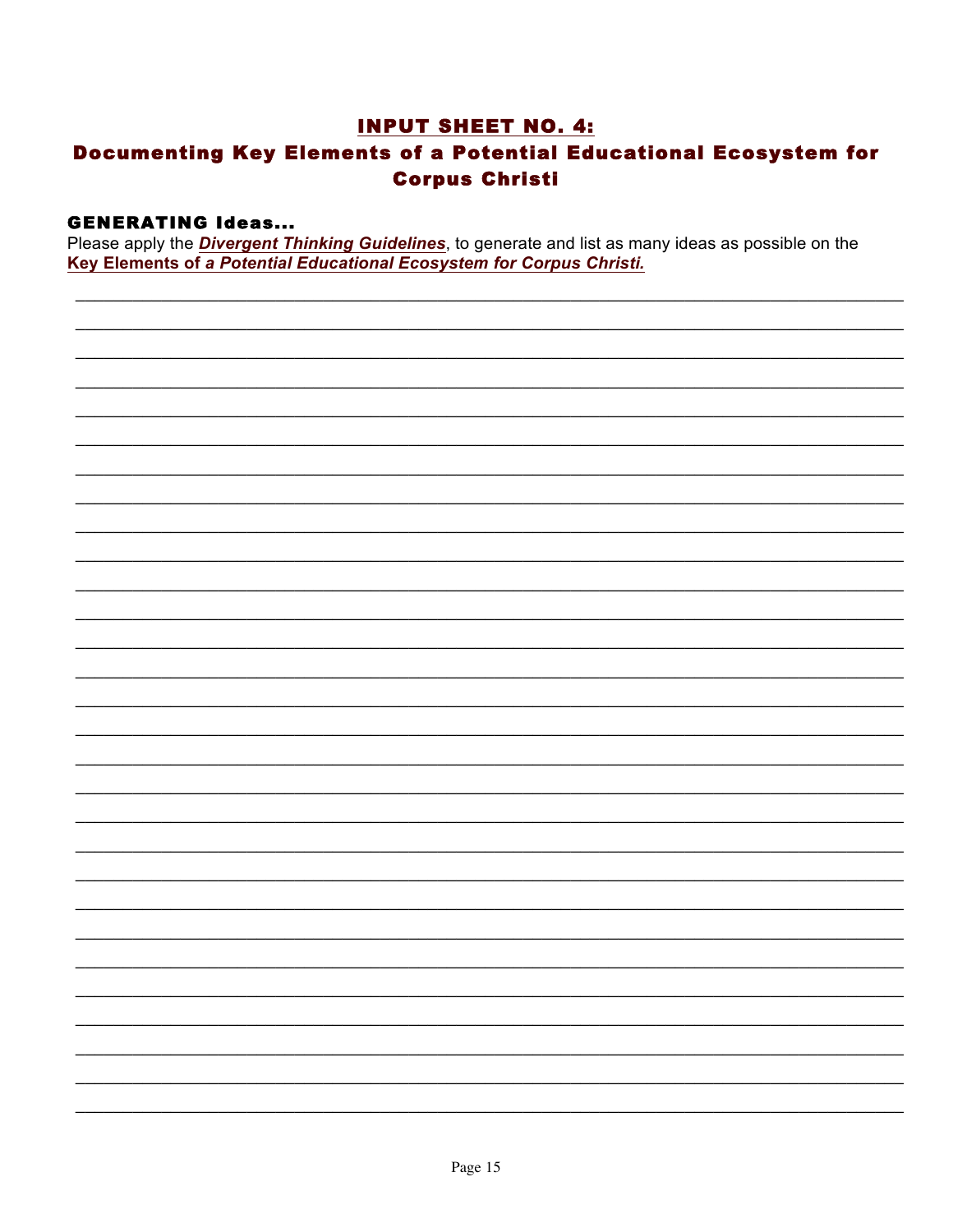### **PRUNING Ideas...**

Please apply the **Convergent Thinking Guidelines**, to identify the Top Three (3) Key Elements of a<br>**Potential Educational Ecosystem for Corpus Christi.**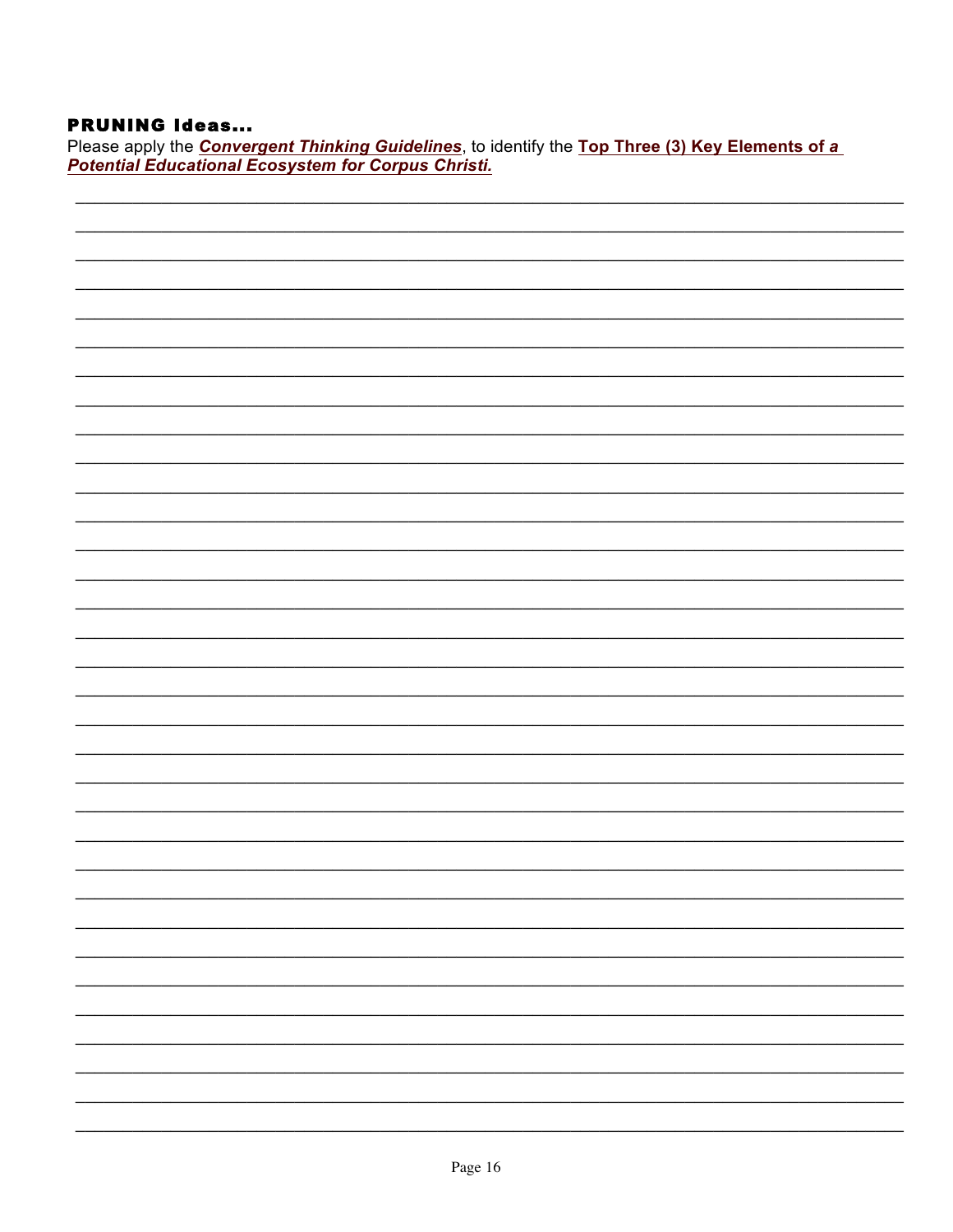### **INPUT SHEET NO. 5: Documenting Drivers (the Push and the Pull)**

### **QUESTIONS to ANSWER...**

Please list as many ideas, suggestions, and recommendations as you can for the types of questions that you would like to see answered in Promoting a Culture of STEM +A/D in Corpus Christi.

### **PROBLEMS to SOLVE...**

Please list as many ideas, suggestions, and recommendations as you can for the types of *problems* that you would like to see solved in Promoting a Culture of STEM +A/D in Corpus Christi.

### **NEEDS to SATISFY...**

Please list as many ideas, suggestions, and recommendations as you can for the types of needs that you would like to see satisfied in Promoting a Culture of STEM +A/D in Corpus Christi.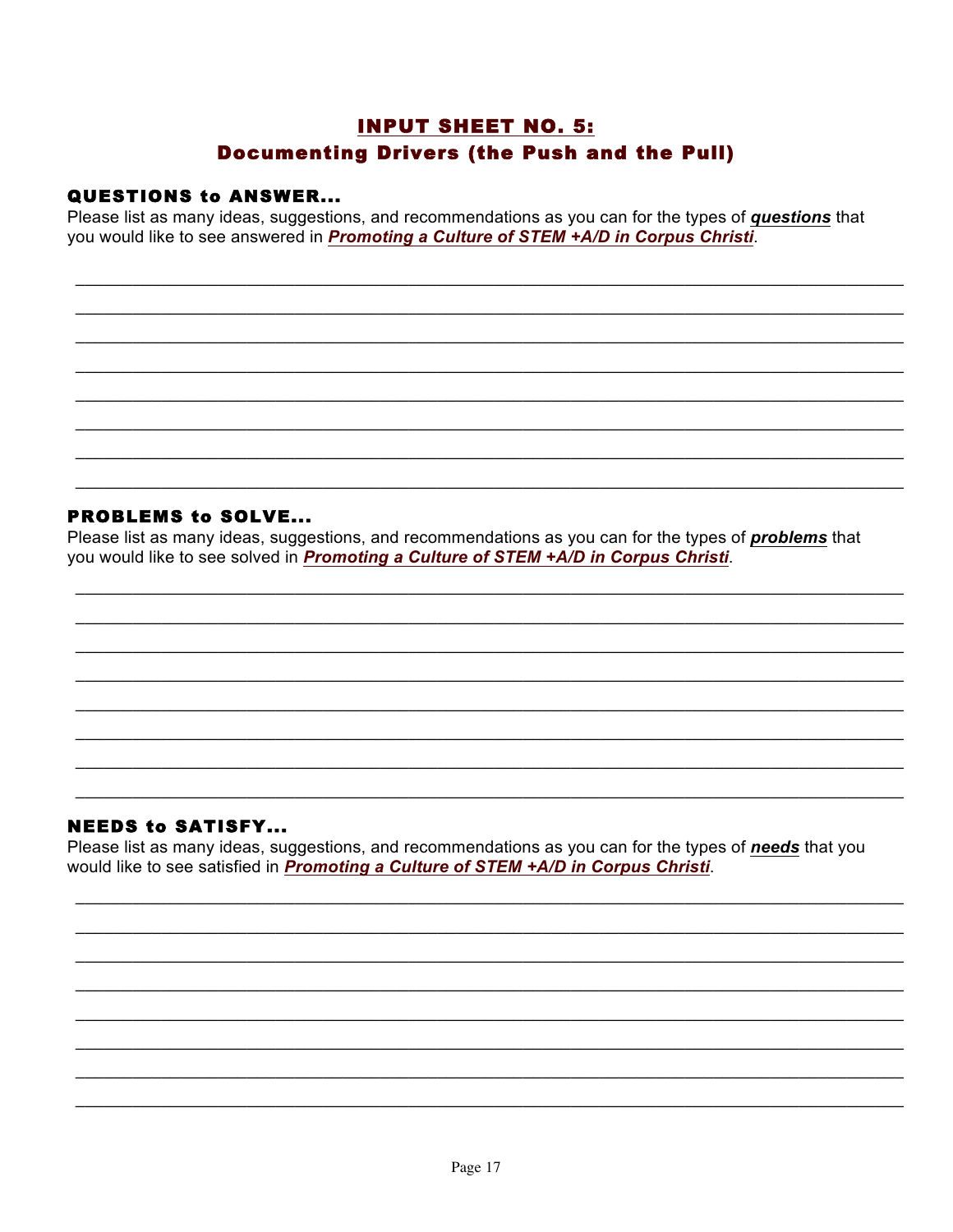### **OPPORTUNITIES to REALIZE...**

Please list as many ideas, suggestions, and recommendations as you can for the types of *opportunities* that you would like to see realized in Promoting a Culture of STEM +A/D in Corpus Christi.

### **ASPIRATIONS to FULFILL...**

Please list as many ideas, suggestions, and recommendations as you can for the types of *aspirations* that you would like to see fulfilled in Promoting a Culture of STEM +A/D in Corpus Christi.

### **PRIORITIES...**

Of these drivers, which are the top three (3) priorities that you would like to see in Promoting a Culture of **STEM +A/D in Corpus Christi?**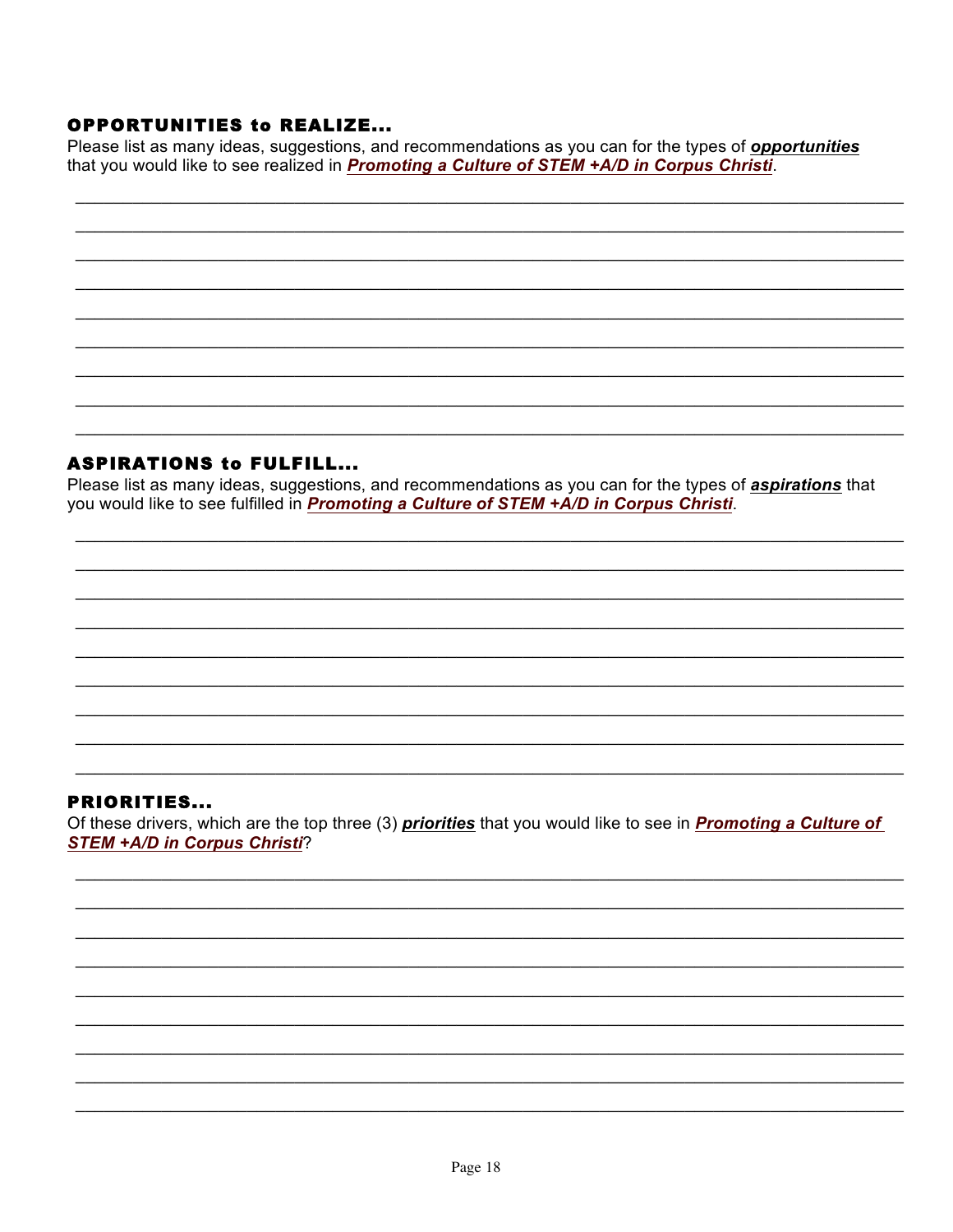### **INPUT SHEET NO. 6:**

### **Documenting an Initial Strategy and Plan of Action**

[Note: You can use this same Input Sheet for multiple strategic goals.]

### **STRATEGIC GOAL No. 1**

Brief description of Strategic Goal No. 1, which will enable achieving the vision of a Potential Educational Ecosystem for, and a Culture of STEM +A/D in, Corpus Christi  $(i.e., What to do...)$ 

### **TACTICAL OBJECTIVES**

Brief description of the main *tactical objectives*, which will enable achieving Strategic Goal No. 1.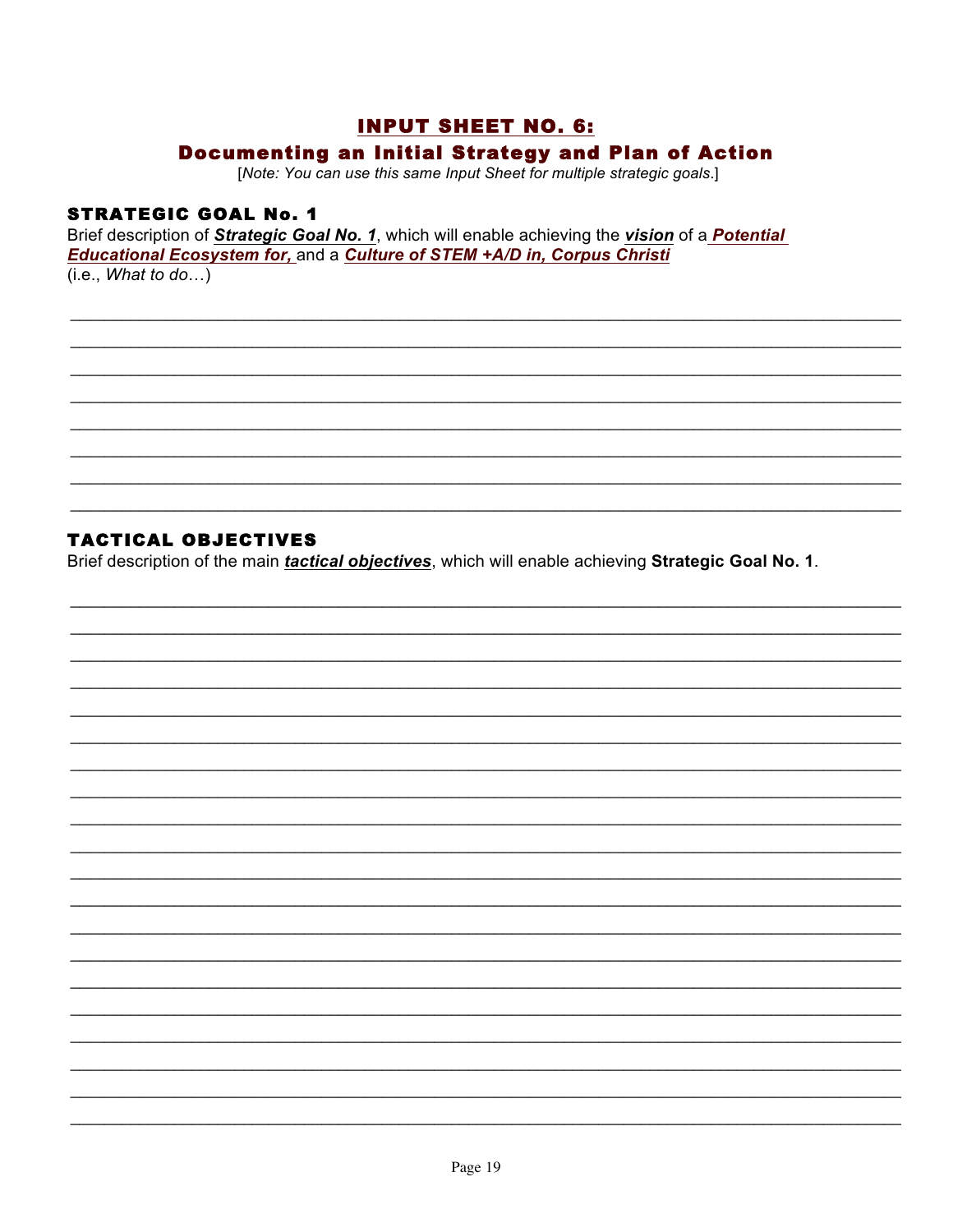### **OPERATIONAL PLANS OF ACTION**

Brief definition of the associated operational plans of action, which will enable achieving Strategic Goal No. 1, and its Tactical Objectives.

What needs to be done to achieve the objectives (i.e., specific tasks)?

Why (i.e., justification of these tasks)?

How (i.e., procedures/methods to be followed)?

Who (i.e., responsibility for execution of the tasks)?

**With What** (i.e., resources required to complete the tasks)?

When (i.e., target date for completion of the tasks)?

**Where** (i.e., *location* for the execution of the tasks)?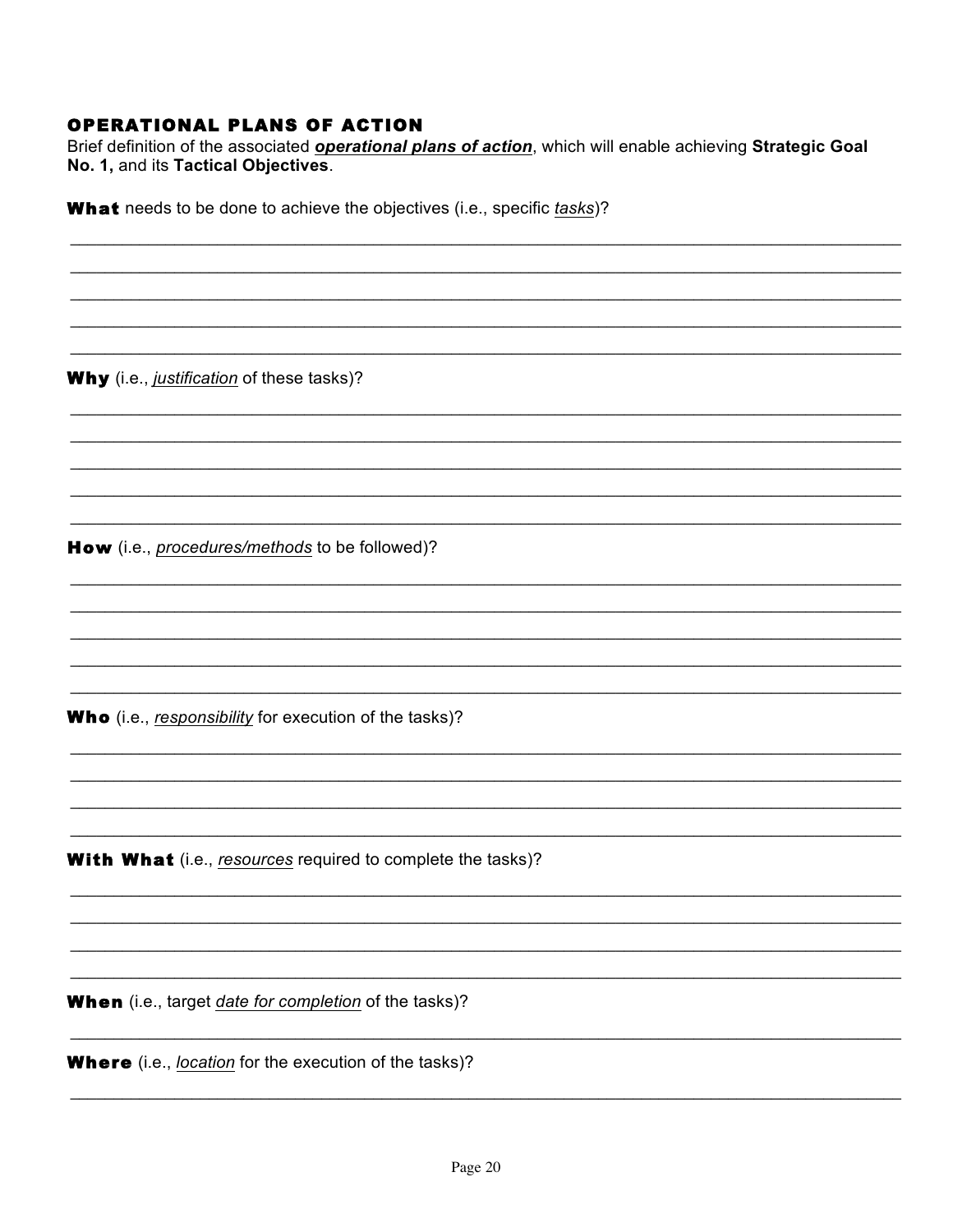### POTENTIAL PITFALLS

Please list any *assumptions*, and any *expectations* associated with Strategic Goal No. 1, and its Tactical Objectives, and its Operational Plan of Action.

| Please list any wants and needs associated with Strategic Goal No. 1, and its Tactical Objectives, and<br>its Operational Plan of Action.<br>Needs: Website the Communication of the Communication of the Communication of the Communication of the Communication of the Communication of the Communication of the Communication of the Communication of the Communication |  |
|----------------------------------------------------------------------------------------------------------------------------------------------------------------------------------------------------------------------------------------------------------------------------------------------------------------------------------------------------------------------------|--|
|                                                                                                                                                                                                                                                                                                                                                                            |  |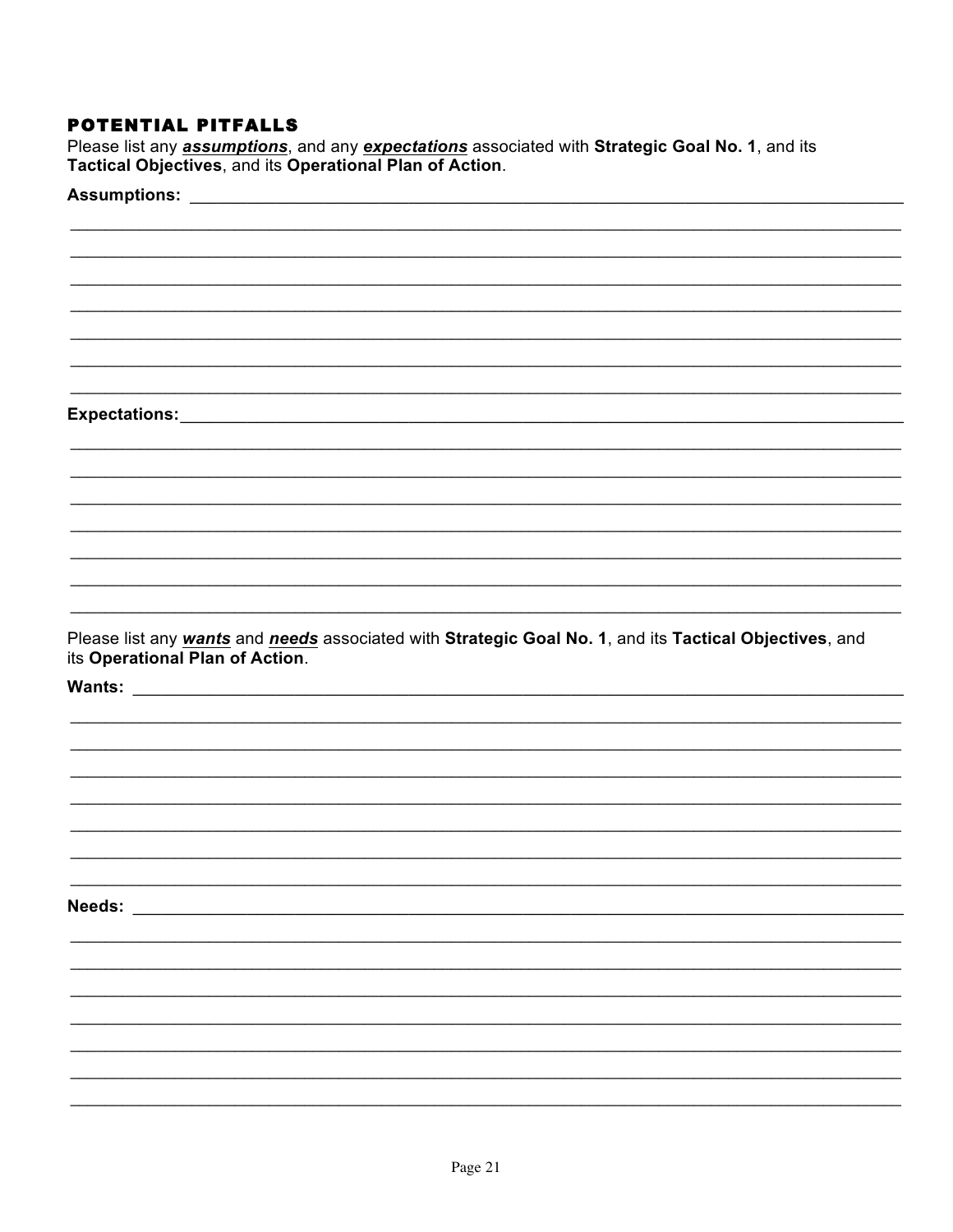Please list any *do's* and *don'ts* associated with Strategic Goal No. 1, and its Tactical Objectives, and its Operational Plan of Action.

 $D^o$ 's'

| •ט ש    |  |  |  |
|---------|--|--|--|
|         |  |  |  |
|         |  |  |  |
|         |  |  |  |
|         |  |  |  |
|         |  |  |  |
|         |  |  |  |
|         |  |  |  |
|         |  |  |  |
|         |  |  |  |
|         |  |  |  |
|         |  |  |  |
|         |  |  |  |
|         |  |  |  |
|         |  |  |  |
|         |  |  |  |
|         |  |  |  |
|         |  |  |  |
|         |  |  |  |
|         |  |  |  |
|         |  |  |  |
|         |  |  |  |
|         |  |  |  |
|         |  |  |  |
|         |  |  |  |
|         |  |  |  |
|         |  |  |  |
|         |  |  |  |
|         |  |  |  |
|         |  |  |  |
|         |  |  |  |
|         |  |  |  |
|         |  |  |  |
|         |  |  |  |
|         |  |  |  |
|         |  |  |  |
| Don'ts: |  |  |  |
|         |  |  |  |
|         |  |  |  |
|         |  |  |  |
|         |  |  |  |
|         |  |  |  |
|         |  |  |  |
|         |  |  |  |
|         |  |  |  |
|         |  |  |  |
|         |  |  |  |
|         |  |  |  |
|         |  |  |  |
|         |  |  |  |
|         |  |  |  |
|         |  |  |  |
|         |  |  |  |
|         |  |  |  |
|         |  |  |  |
|         |  |  |  |
|         |  |  |  |
|         |  |  |  |
|         |  |  |  |
|         |  |  |  |
|         |  |  |  |
|         |  |  |  |
|         |  |  |  |
|         |  |  |  |
|         |  |  |  |
|         |  |  |  |
|         |  |  |  |

### **ANTICIPATED OUTCOMES AND DELIVERABLES**

Please list any anticipated Outcomes and Deliverables associated with Strategic Goal No. 1, and its Tactical Objectives, and its Operational Plan of Action.

Outcomes: \_\_\_\_\_\_\_

Deliverables: New York Deliverables: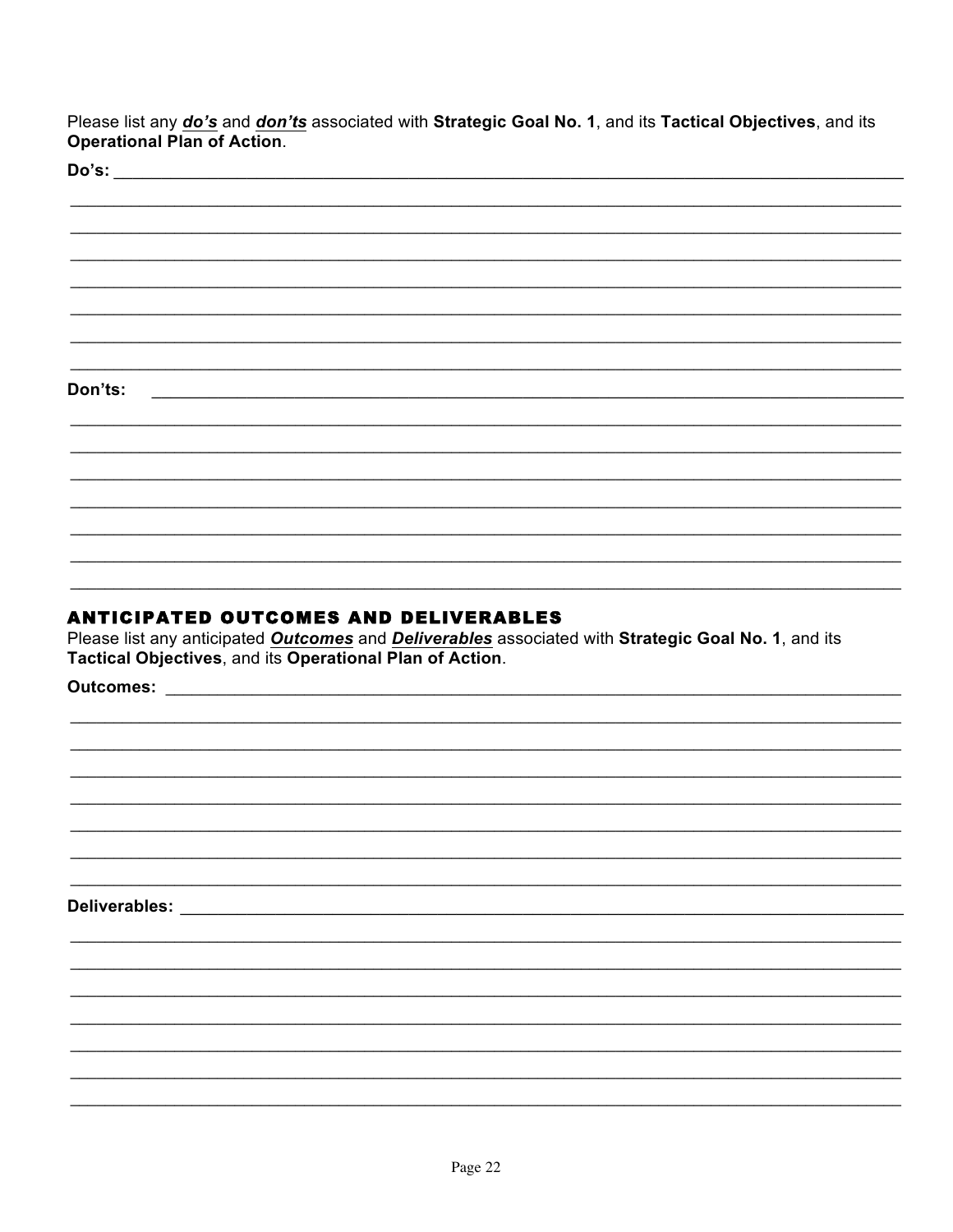### **COMMITMENTS**

Please list any commitments that need to be made to ensure achieving Strategic Goal No. 1, and its Tactical Objectives, and its Operational Plan of Action.

### individual Commitments: \_\_\_\_\_\_\_\_\_\_\_\_

| <b>Institutional Commitments:</b> |
|-----------------------------------|
|                                   |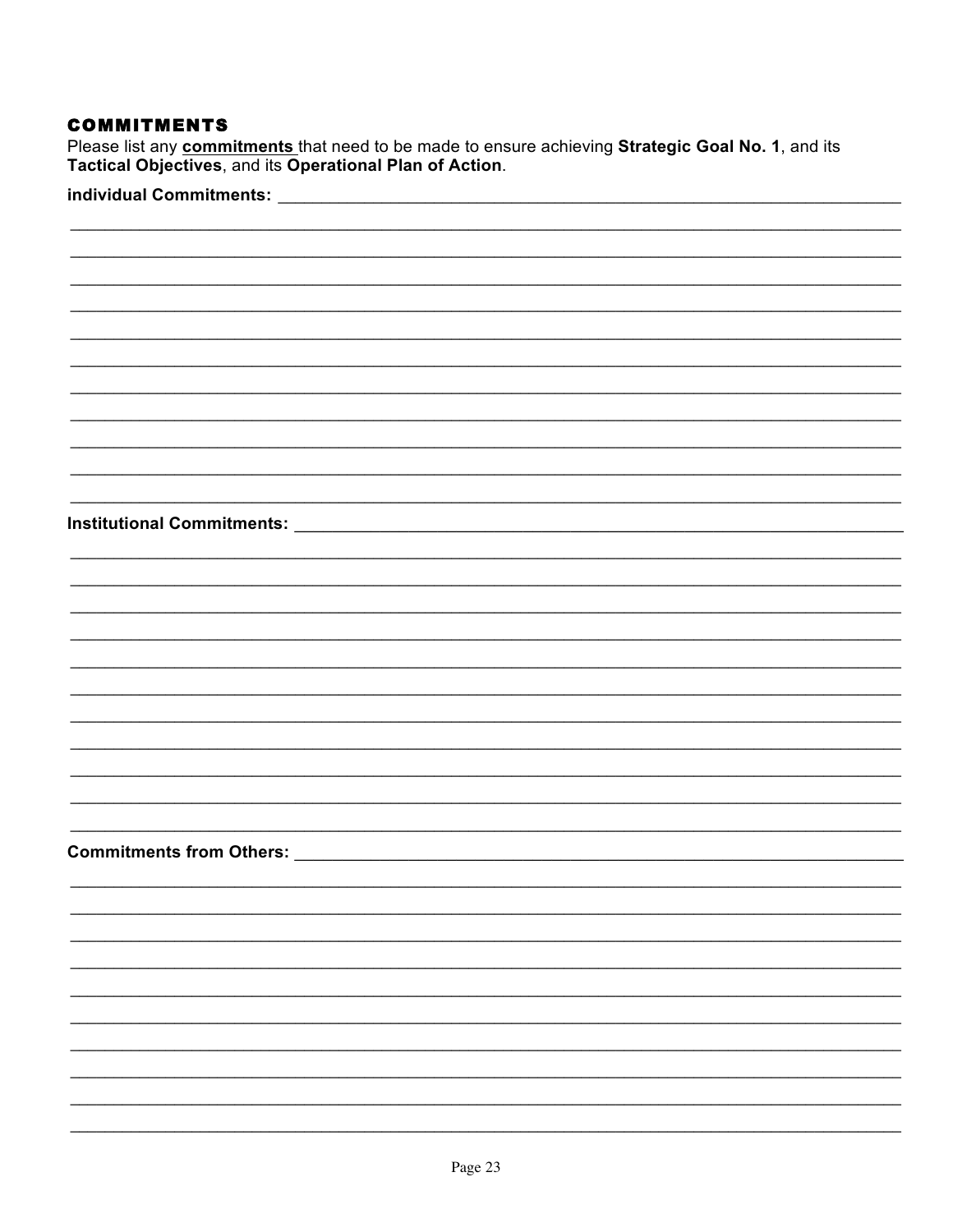This page left blank on purpose.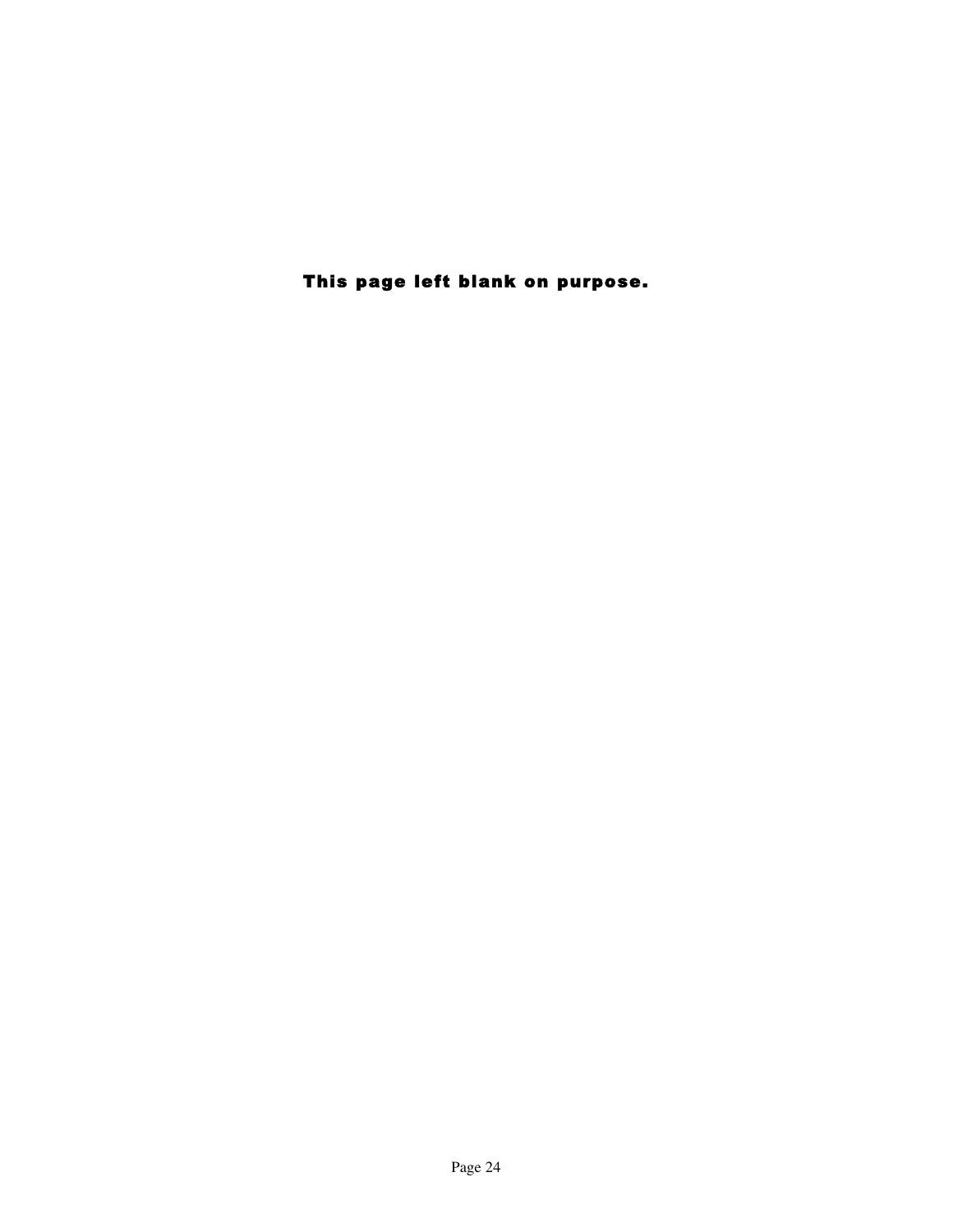### **INPUT SHEET NO. 7: Documenting Final Reflections**

#### "BUGS"

Please list anything that still **bothers** or **annoys** you about a **Potential Educational Ecosystem for**, and a Culture of STEM +A/D in, Corpus Christi.

### "RANTS"

Please list anything that you hate or really do not like at all about a Potential Educational Ecosystem for, and a Culture of STEM +A/D in, Corpus Christi.

### "RAVES"

Please list anything that you love or really like, about a Potential Educational Ecosystem for, and a Culture of STEM +A/D in, Corpus Christi.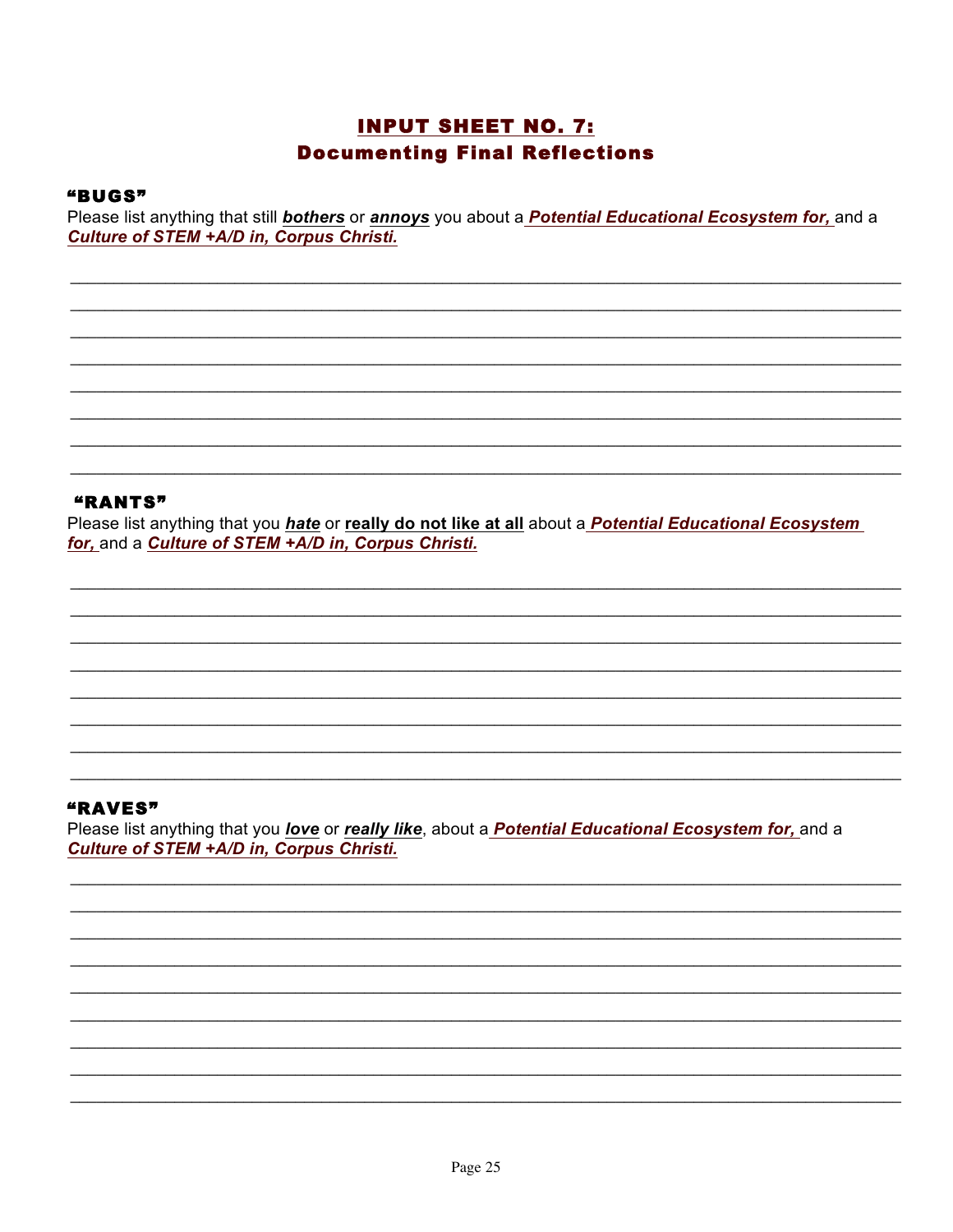### **"HUH's...?"**

Please list any *muddy points* (i.e., *anything that may not be clear*) and/or specific *questions* that might have been generated by about a Potential Educational Ecosystem for, and a Culture of STEM +A/D in, **Corpus Christi, for which you would like to find an answer.** 

### **"AHA's...!"**

Please list any specific *insights*, *revelations*, or *lessons learned* that might have been generated by about a Potential Educational Ecosystem for, and a Culture of STEM +A/D in, Corpus Christi, which you will take away with you.

#### **GRADE**

On a scale of 1 to 10, with 1 being the worst and 10 being the best, what grade would you give to this Charrette?

| <b>Worst</b> |                         |           |  |   |             |
|--------------|-------------------------|-----------|--|---|-------------|
| $1 \t 2$     | $\overline{\mathbf{3}}$ | 4 5 6 7 8 |  | 9 | 10          |
|              |                         |           |  |   | <b>Best</b> |

### **Perfection**

If the grade you gave is not 10, what could/should/must be done to make it a 10?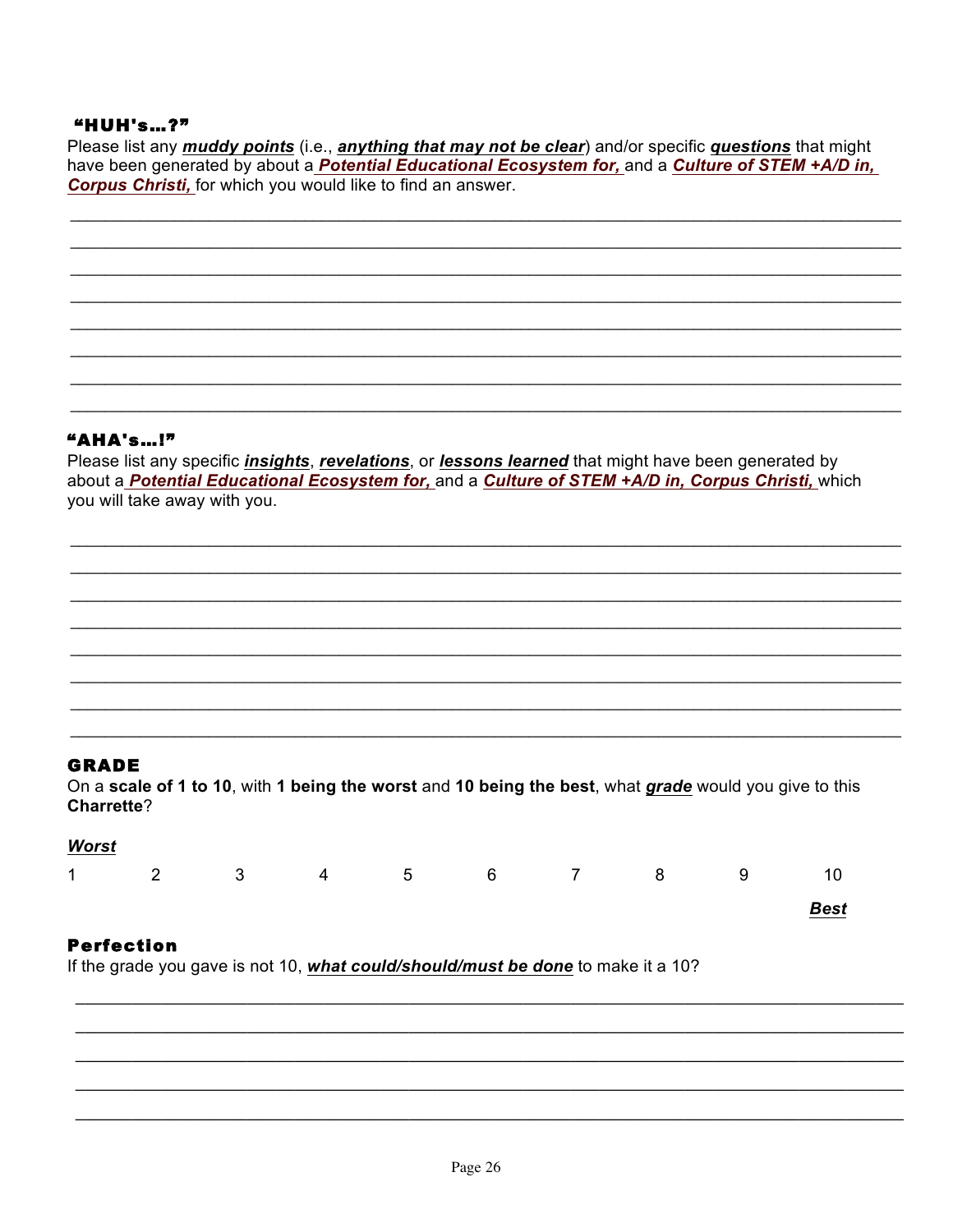**If you would like to (1) learn more about the charrette process, (2) organize a training session to learn how to implement the charrette process within your organization, or (3) organize a facilitated session to apply the charrette process within a specific project or initiative, please contact:**

> **Dr. Jorge A. Vanegas Dean, College of Architecture Professor, Department of Architecture Texas A&M University and Research Professor, Texas Engineering Experiment Station (TEES) Texas A&M University System**

**Contact Information: Address: 3137 TAMU, Langford Bldg. A, Suite 202, College Station, TX 77843- 3137 Tel.: (979) 845-1230 • Cell: (979) 204-2577 • Fax: (979) 845-4491**

**Email: jvanegas@arch.tamu.edu**